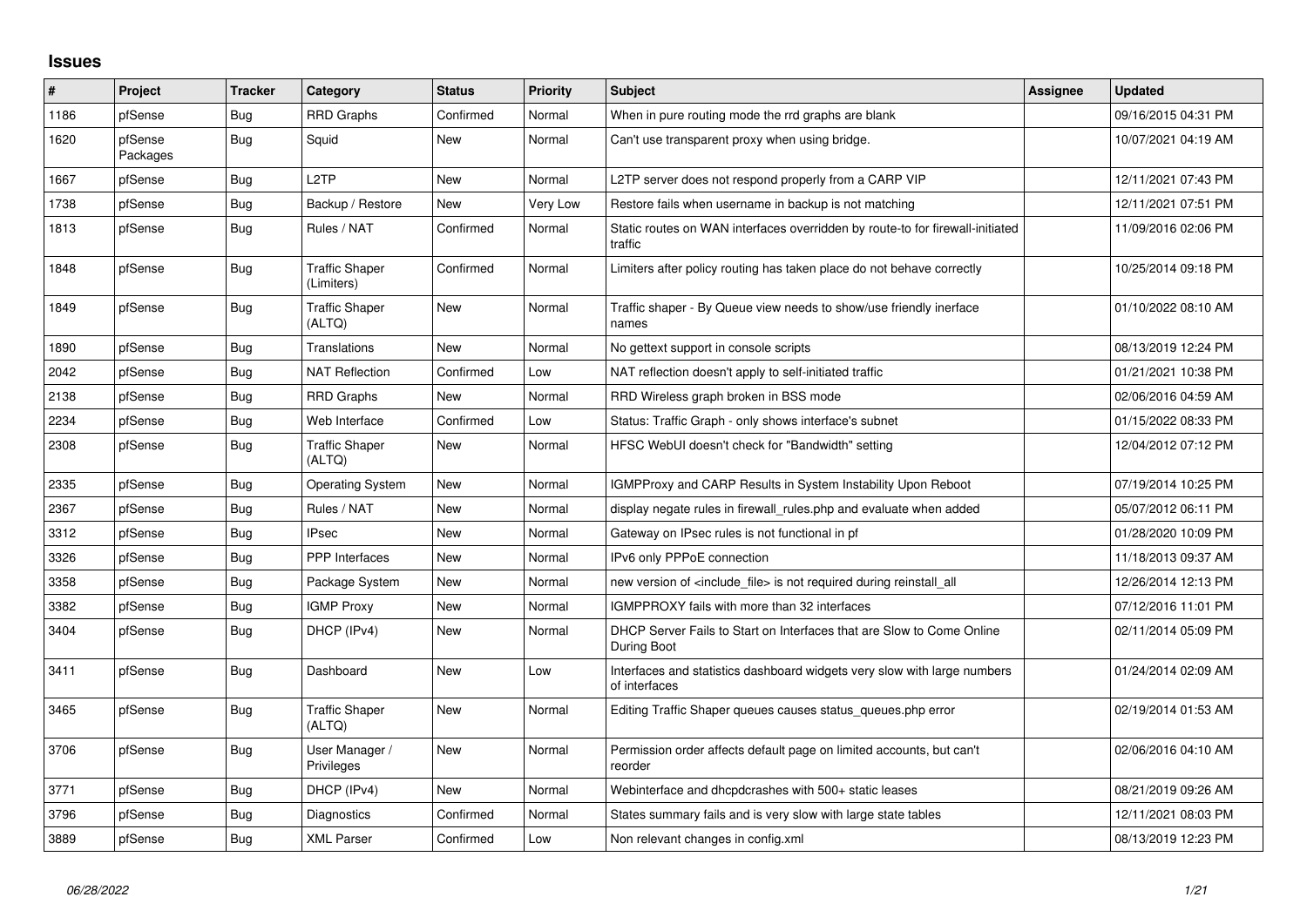| #    | Project             | <b>Tracker</b> | Category                        | <b>Status</b> | <b>Priority</b> | <b>Subject</b>                                                                                                  | <b>Assignee</b> | <b>Updated</b>      |
|------|---------------------|----------------|---------------------------------|---------------|-----------------|-----------------------------------------------------------------------------------------------------------------|-----------------|---------------------|
| 3962 | pfSense<br>Packages | Bug            | ladvd                           | Confirmed     | Normal          | LADVD interface handling issues with lagg and bridge                                                            |                 | 12/05/2016 01:59 PM |
| 4061 | pfSense             | Bug            | DHCP (IPv4)                     | Confirmed     | Normal          | dhcpd doesn't send client-hostname to peer, breaking DHCP lease<br>registrations w/HA                           |                 | 02/24/2017 08:58 PM |
| 4154 | pfSense             | <b>Bug</b>     | User Manager /<br>Privileges    | Confirmed     | Normal          | RADIUS authentication not working over IPv6                                                                     |                 | 04/21/2022 12:39 PM |
| 4345 | pfSense             | Bug            | <b>Operating System</b>         | Confirmed     | Normal          | Traffic Shaping doesn't work with Xen netfront driver                                                           |                 | 12/31/2021 05:30 PM |
| 4428 | pfSense             | <b>Bug</b>     | Interfaces                      | Confirmed     | Normal          | Setting media option on em(4) leads to infinite link cycling                                                    |                 | 07/06/2016 12:45 AM |
| 4467 | pfSense             | <b>Bug</b>     | <b>Traffic Shaper</b><br>(ALTQ) | New           | Normal          | Traffic Graphs shows wrong throughput when traffic shaping enabled                                              |                 | 02/23/2015 05:31 PM |
| 4474 | pfSense             | Bug            | Package System                  | Confirmed     | Normal          | IP address change triggers reload of all packages                                                               |                 | 02/13/2017 07:21 AM |
| 4500 | pfSense             | <b>Bug</b>     | UPnP/NAT-PMP                    | Confirmed     | Normal          | Some miniupnp port mappings are not displayed in the Status page                                                |                 | 04/25/2022 12:49 PM |
| 4604 | pfSense             | Bug            | <b>NTPD</b>                     | New           | Normal          | NTP time server entries may or may not work, depending upon interfaces<br>selected when configuring NTP service |                 | 12/11/2021 07:59 PM |
| 4680 | pfSense             | Bug            | <b>DHCP Relay</b>               | New           | Normal          | DHCP relay does not work with DHCP server on other end of OpenVPN<br>tunnel                                     |                 | 05/05/2015 06:55 PM |
| 4740 | pfSense             | Bug            | Wireless                        | New           | Normal          | Intel wireless kernel panic in infrastructure mode with WPA                                                     |                 | 11/13/2020 08:38 AM |
| 4845 | pfSense             | Bug            | CARP                            | Confirmed     | High            | CARP preemption doesn't switch to backup where connectivity between<br>systems is lost but not NIC link         |                 | 07/28/2015 07:55 AM |
| 5075 | pfSense             | Bug            | Rules / NAT                     | Confirmed     | Normal          | pf errors that don't return a line number on first line don't file notice                                       |                 | 09/01/2015 06:42 PM |
| 5091 | pfSense             | <b>Bug</b>     | Rules / NAT                     | Confirmed     | Very Low        | In rule creation destination ports fields (from and to) are too small to read<br>ports aliases names            |                 | 01/07/2020 07:48 AM |
| 5253 | pfSense             | <b>Bug</b>     | <b>PPP</b> Interfaces           | New           | Normal          | 3gstats.php 100% CPU                                                                                            |                 | 01/08/2022 05:02 PM |
| 5306 | pfSense             | <b>Bug</b>     | Package System                  | New           | Normal          | textarea fields should have linebreaks sanitized automatically on save                                          |                 | 03/03/2017 04:15 AM |
| 5355 | pfSense             | <b>Bug</b>     | <b>IPsec</b>                    | New           | High            | on Dynamic WAN IP (DHCP Client) it takes 10 minutes before Phase1<br>reconnects                                 |                 | 07/08/2016 10:29 PM |
| 5413 | pfSense             | Bug            | <b>DNS Resolver</b>             | Confirmed     | High            | Incorrect Handling of Unbound Resolver [service restarts, cache loss,<br>DNS service interruption]              |                 | 06/19/2022 11:11 PM |
| 5469 | pfSense             | Bug            | Package System                  | Confirmed     | Low             | package.dtd XSD schema is a piece of pathetic, useless, unmaintained<br>junk                                    |                 | 11/22/2015 06:26 AM |
| 5629 | pfSense             | Bug            | <b>IPsec</b>                    | New           | Normal          | Allow for IPsec configuration using certs without a CA                                                          |                 | 12/31/2021 05:21 PM |
| 5652 | pfSense             | Bug            | Authentication                  | New           | Normal          | Radius IETF Class Group Assignment - Incorrect Standard                                                         |                 | 08/13/2019 01:39 PM |
| 5658 | pfSense             | <b>Bug</b>     | <b>Captive Portal</b>           | Confirmed     | Low             | Files with the same name cannot be uploaded to multiple captive portal<br>zones                                 |                 | 12/18/2015 07:19 PM |
| 5751 | pfSense<br>Packages | <b>Bug</b>     | squidguard                      | New           | Normal          | SquidGuard target categories not saved when long "Domain List" is<br>provided                                   |                 | 01/10/2016 08:55 AM |
| 5786 | pfSense             | <b>Bug</b>     | Web Interface                   | New           | Normal          | Check WebConfigurator port for conflicts                                                                        |                 | 04/21/2022 12:39 PM |
| 5791 | pfSense             | Bug            | Rules / NAT                     | Confirmed     | Normal          | tftp-proxy functionality is easilly broken by unrelated rules                                                   |                 | 07/10/2016 12:24 AM |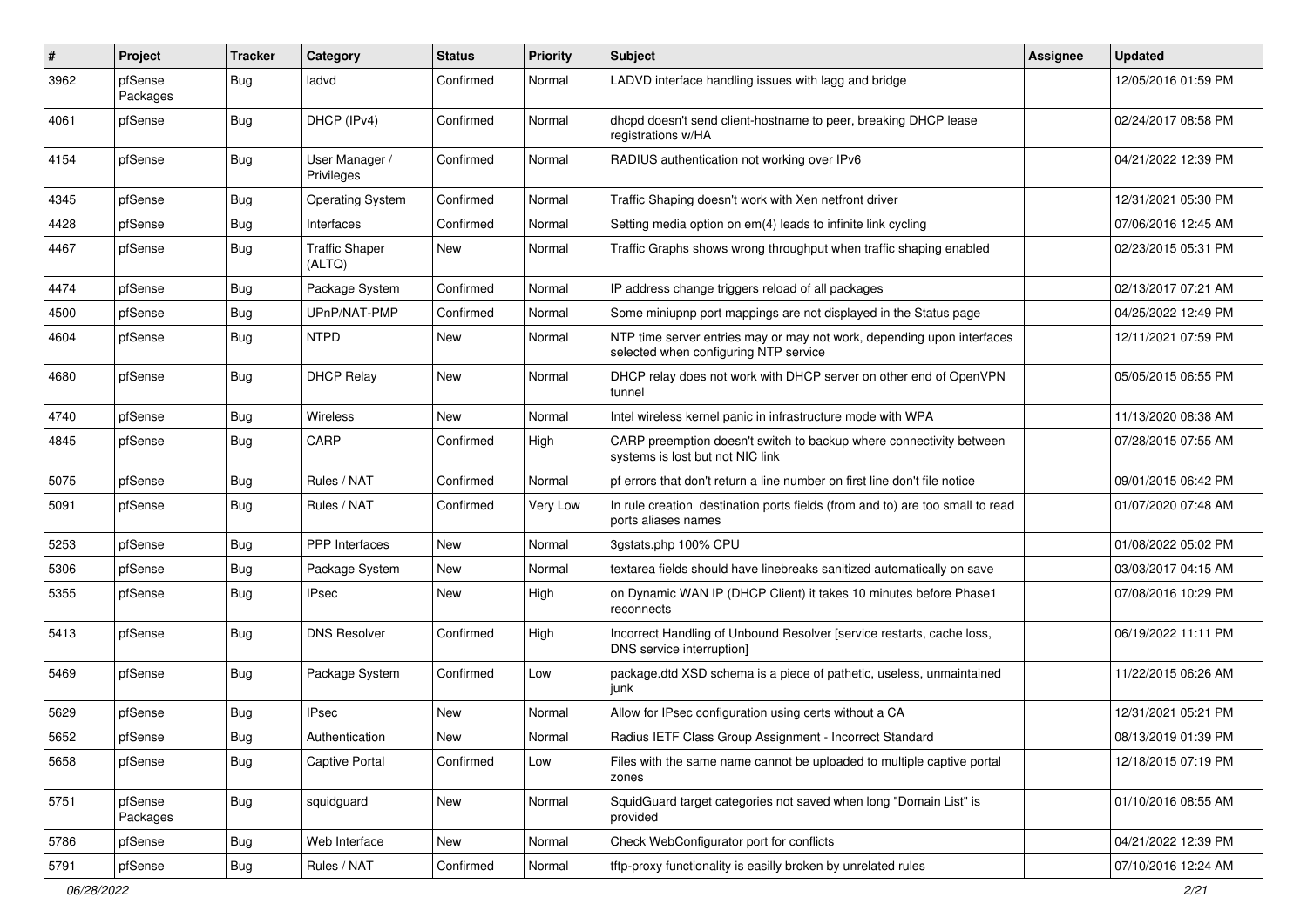| #    | Project             | <b>Tracker</b> | Category                                        | <b>Status</b> | Priority | Subject                                                                                               | <b>Assignee</b> | <b>Updated</b>      |
|------|---------------------|----------------|-------------------------------------------------|---------------|----------|-------------------------------------------------------------------------------------------------------|-----------------|---------------------|
| 5849 | pfSense             | Bug            | CARP                                            | New           | Normal   | Routing fail on CARP IPsec                                                                            |                 | 12/18/2021 04:41 PM |
| 5887 | pfSense             | Bug            | Interfaces                                      | Confirmed     | Normal   | hardware_offloading_applyflags sets/unsets most values when already set<br>correctly                  |                 | 07/06/2016 03:31 PM |
| 6011 | pfSense             | Bug            | Web Interface                                   | Confirmed     | Low      | IPv6 link local fails HTTP REFERER check                                                              |                 | 09/04/2016 09:57 AM |
| 6029 | pfSense             | Bug            | <b>XML Parser</b>                               | New           | Normal   | Unhelpful error messages in xmlparse*.inc and generally                                               |                 | 08/13/2019 12:52 PM |
| 6051 | pfSense             | Bug            | DHCP (IPv6)                                     | <b>New</b>    | Normal   | DHCPv6 Client Failure for additional WAN Address causes<br>2-seconds-service-restart-loop             |                 | 12/03/2020 01:08 AM |
| 6055 | pfSense             | Bug            | Package System                                  | Confirmed     | Low      | Menu items may remain from packages no longer installed                                               |                 | 06/18/2021 08:46 PM |
| 6083 | pfSense<br>Packages | Bug            | Squid                                           | New           | Normal   | Sugid Realtime Monitor / Squid Cache Table not diplaying correctly                                    |                 | 12/06/2016 07:25 AM |
| 6186 | pfSense             | Bug            | Services                                        | <b>New</b>    | Normal   | race conditions in service startup                                                                    |                 | 04/21/2022 12:39 PM |
| 6255 | pfSense             | <b>Bug</b>     | <b>PPP</b> Interfaces                           | Confirmed     | Low      | PPP Country/Provider/Plan configuration not saved                                                     |                 | 04/25/2016 07:15 PM |
| 6289 | pfSense             | <b>Bug</b>     | Interfaces                                      | New           | Normal   | IPv6 address not given to track6 interfaces on create                                                 |                 | 12/30/2021 04:17 AM |
| 6321 | pfSense             | <b>Bug</b>     | L <sub>2</sub> TP                               | New           | Normal   | Problem with connecting I2tp over ipsec from android and windows                                      |                 | 11/13/2020 11:01 AM |
| 6361 | pfSense             | Bug            | Web Interface                                   | New           | Low      | Responsive Mobile Menu issue                                                                          |                 | 05/16/2016 12:09 PM |
| 6362 | pfSense             | Bug            | DHCP (IPv4)                                     | Confirmed     | Normal   | DHCP Client ID not used                                                                               |                 | 07/09/2021 06:30 AM |
| 6370 | pfSense             | Bug            | <b>IPsec</b>                                    | Confirmed     | Normal   | IPSEC bound to WAN gateway group and Dynamic DNS doesn't to fail<br>back tunnel to WAN on DDNS update |                 | 08/31/2021 07:38 AM |
| 6386 | pfSense             | <b>Bug</b>     | IPv6 Router<br>Advertisements<br>(RADVD)        | <b>New</b>    | Low      | Switching Router Advertisements to disabled should broadcast IP<br>Removal messages                   |                 | 05/22/2016 10:44 PM |
| 6398 | pfSense             | <b>Bug</b>     | Configuration<br>Backend                        | <b>New</b>    | Normal   | If config cannot be loaded due to corruption or bug, it isn't handled<br>gracefully (just stops)      |                 | 08/13/2019 01:23 PM |
| 6430 | pfSense             | <b>Bug</b>     | <b>DNS Resolver</b>                             | Confirmed     | Low      | pfsense should sanity-check hostnames when copying from dhcpd.leases<br>to /etc/hosts                 |                 | 08/13/2019 01:23 PM |
| 6471 | pfSense<br>Packages | <b>Bug</b>     | squidguard                                      | New           | Normal   | pfsense 2.3.1 squidguard -> common ACL -> Target Rules List missing                                   |                 | 06/08/2016 06:22 PM |
| 6481 | pfSense             | Bug            | <b>IPsec</b>                                    | New           | Normal   | loading EAP_RADIUS method failed                                                                      |                 | 03/24/2020 04:25 PM |
| 6493 | pfSense             | <b>Bug</b>     | Web Interface                                   | Confirmed     | Normal   | Dynamic DNS clients slow page load                                                                    |                 | 06/17/2016 03:43 AM |
| 6517 | pfSense             | <b>Bug</b>     | <b>IPsec</b>                                    | Confirmed     | Normal   | Adding mobile IPsec phase 2 entries requires restart of strongswan                                    |                 | 06/21/2016 11:04 PM |
| 6521 | pfSense<br>Packages | <b>Bug</b>     | squidquard                                      | New           | Normal   | pfsense 2.3.1 squidguard -> Groups ACL -> Target Rules List missing                                   |                 | 06/25/2016 10:49 PM |
| 6541 | pfSense             | Bug            | <b>IPv6 Router</b><br>Advertisements<br>(RADVD) | New           | Normal   | IPv6 RAs always include on-link prefix; clients may not use DHCPv6<br>managed addresses               |                 | 08/13/2019 03:23 PM |
| 6580 | pfSense             | Bug            | <b>Operating System</b>                         | Confirmed     | Normal   | Bridge with down member interface sends ICMP unreachables where it<br>shouldn't                       |                 | 07/05/2016 05:40 PM |
| 6605 | pfSense             | <b>Bug</b>     | Interfaces                                      | Confirmed     | Normal   | rc.linkup logic issues with actions taken                                                             |                 | 07/12/2016 07:46 PM |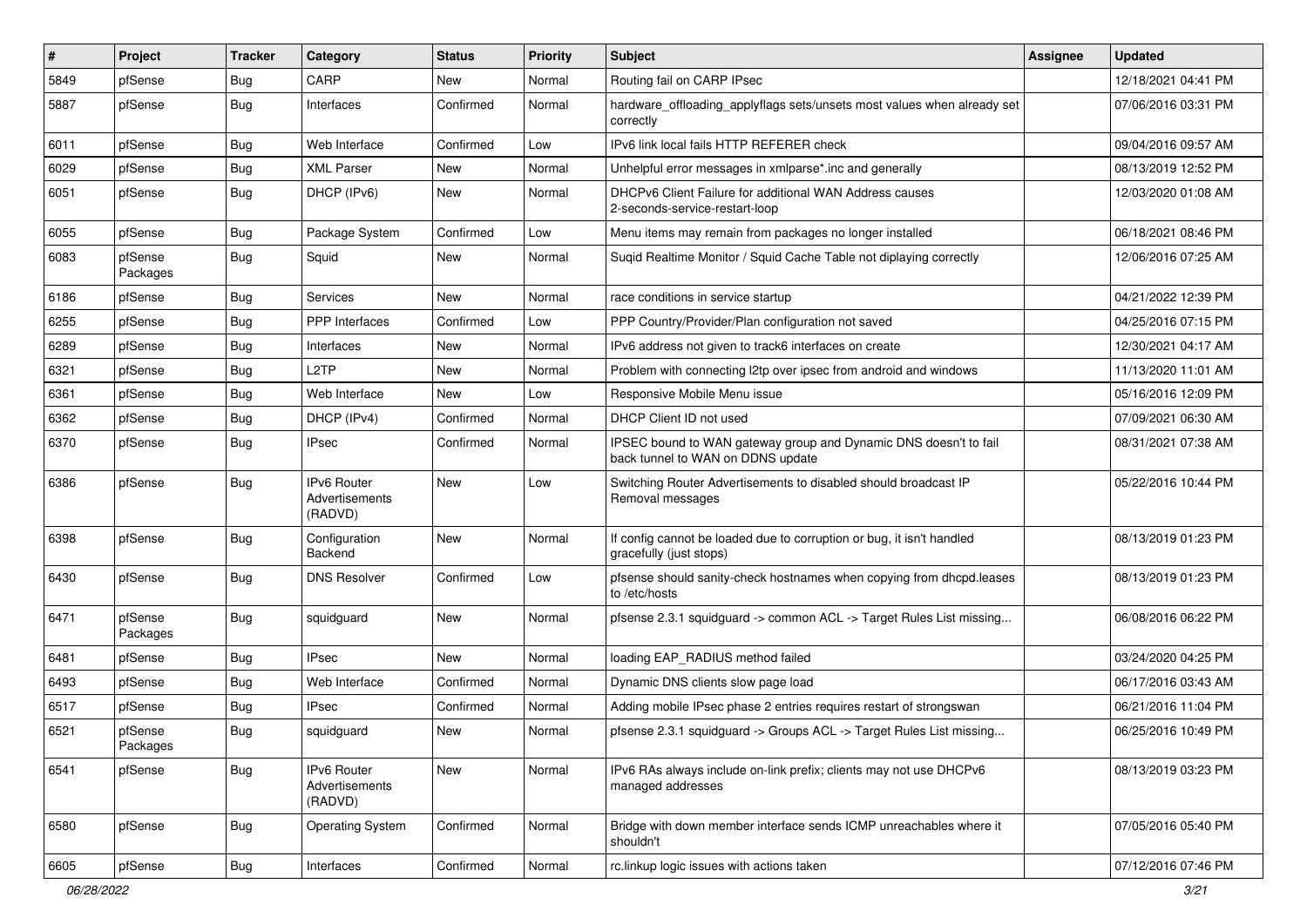| $\vert$ # | Project             | <b>Tracker</b> | Category                                 | <b>Status</b> | <b>Priority</b> | <b>Subject</b>                                                                                                                                         | Assignee | <b>Updated</b>      |
|-----------|---------------------|----------------|------------------------------------------|---------------|-----------------|--------------------------------------------------------------------------------------------------------------------------------------------------------|----------|---------------------|
| 6614      | pfSense             | <b>Bug</b>     | Web Interface                            | Confirmed     | Normal          | Dashboard high CPU usage                                                                                                                               |          | 07/14/2016 03:04 PM |
| 6627      | pfSense             | Bug            | Rules / NAT                              | <b>New</b>    | Normal          | floating tab match rules ignore quick action so should be removed                                                                                      |          | 07/18/2016 02:15 PM |
| 6668      | pfSense             | Bug            | <b>IPsec</b>                             | Feedback      | Normal          | IPSec tunnel + L2TP/IPSec VPN - wrong PSK chosen by pfSense                                                                                            |          | 09/21/2019 02:07 AM |
| 6691      | pfSense             | <b>Bug</b>     | DHCP (IPv6)                              | New           | Normal          | dhcp6c quits after only two tries if no response was received                                                                                          |          | 12/07/2020 04:25 PM |
| 6784      | pfSense<br>Packages | Bug            | haproxy                                  | New           | Normal          | HAProxy version .48 will not use URL Table Alias for front end listener                                                                                |          | 02/18/2019 05:32 PM |
| 6799      | pfSense             | <b>Bug</b>     | Rules / NAT                              | <b>New</b>    | Normal          | Using NOT (!) with interface subnet macros results unexpected traffic<br>passing when multiple subnets are included in the macro (i.e. VIP<br>subnets) |          | 02/07/2022 02:18 PM |
| 6803      | pfSense             | Bug            | Web Interface                            | <b>New</b>    | Normal          | CSRF timeout occurs when it (probably) shouldn't                                                                                                       |          | 11/03/2016 09:43 PM |
| 6823      | pfSense             | Bug            | Interfaces                               | New           | Normal          | No connectivity after changing link state to UP                                                                                                        |          | 04/21/2022 12:39 PM |
| 6861      | pfSense<br>Packages | Bug            | haproxy                                  | New           | Normal          | Ha-Proxy duplicated backend used in place of original backend                                                                                          |          | 02/18/2019 05:30 PM |
| 6926      | pfSense             | Bug            | UPnP/NAT-PMP                             | <b>New</b>    | Normal          | Miniupnp advertising expired IPv6 address                                                                                                              |          | 01/15/2022 08:29 PM |
| 6977      | pfSense             | Bug            | Interfaces                               | New           | Normal          | VLAN traffic is erroneously counted as underlying iface (untagged) traffic                                                                             |          | 08/13/2019 02:56 PM |
| 6988      | pfSense<br>Packages | <b>Bug</b>     | Snort                                    | <b>New</b>    | High            | SNORT Package PHP memory error                                                                                                                         |          | 06/28/2018 10:00 PM |
| 7039      | pfSense<br>Packages | Bug            | haproxy                                  | Feedback      | Normal          | HAProxy backend configuration does not handle intermediate CAs<br>properly                                                                             |          | 04/21/2022 12:40 PM |
| 7040      | pfSense             | <b>Bug</b>     | Interfaces                               | <b>New</b>    | Normal          | Issue when disabling an interface                                                                                                                      |          | 12/26/2016 02:56 AM |
| 7082      | pfSense             | Bug            | Package System                           | New           | Normal          | pkg_edit.php - impossible to use default_value with rowhelperfield                                                                                     |          | 08/21/2019 09:15 AM |
| 7096      | pfSense             | Bug            | <b>DNS Resolver</b>                      | Feedback      | Normal          | Unbound fails to start on boot if specific network devices are configured in<br>the "Network Interfaces"                                               |          | 11/22/2021 08:59 AM |
| 7113      | pfSense             | <b>Bug</b>     | Dashboard                                | <b>New</b>    | Normal          | Interface name in Traffic Graphs                                                                                                                       |          | 12/31/2021 05:40 PM |
| 7138      | pfSense             | Bug            | DHCP (IPv6)                              | Assigned      | Normal          | Pfsense wide dhcpv6 client doesn't recognise ifid statement                                                                                            |          | 04/21/2022 12:39 PM |
| 7152      | pfSense             | Bug            | <b>DNS Resolver</b>                      | <b>New</b>    | Normal          | Unbound / DNS Resolver issue if "Register DHCP static mappings in the<br>DNS Resolver" set before wildcard DNS custom options                          |          | 12/18/2021 04:59 PM |
| 7172      | pfSense             | Bug            | DHCP (IPv4)                              | <b>New</b>    | Normal          | Sorting by hostname in Services > DHCP Server > LAN should be<br>"natural" (alphanumeric friendly)                                                     |          | 08/20/2019 03:47 PM |
| 7195      | pfSense             | Bug            | Package System                           | New           | Normal          | pkg_edit.php - <checkenablefields> tag has no effect on fields other than<br/>checkbox/input</checkenablefields>                                       |          | 08/21/2019 09:15 AM |
| 7238      | pfSense             | Bug            | Web Interface                            | New           | Normal          | Menu layout broken when using "Hostname in Menu" with long hostnames                                                                                   |          | 02/21/2017 07:01 AM |
| 7286      | pfSense             | <b>Bug</b>     | OpenVPN                                  | Incomplete    | Normal          | OpenVPN client is unreliable when you have multiple tunnels                                                                                            |          | 08/19/2019 03:28 PM |
| 7289      | pfSense             | <b>Bug</b>     | Certificates                             | New           | Low             | Generating 4096bit Certificate                                                                                                                         |          | 08/14/2019 09:56 AM |
| 7303      | pfSense             | <b>Bug</b>     | IPv6 Router<br>Advertisements<br>(RADVD) | New           | Normal          | ipv6 connectivity lost on pfSense reboot                                                                                                               |          | 08/20/2019 12:23 PM |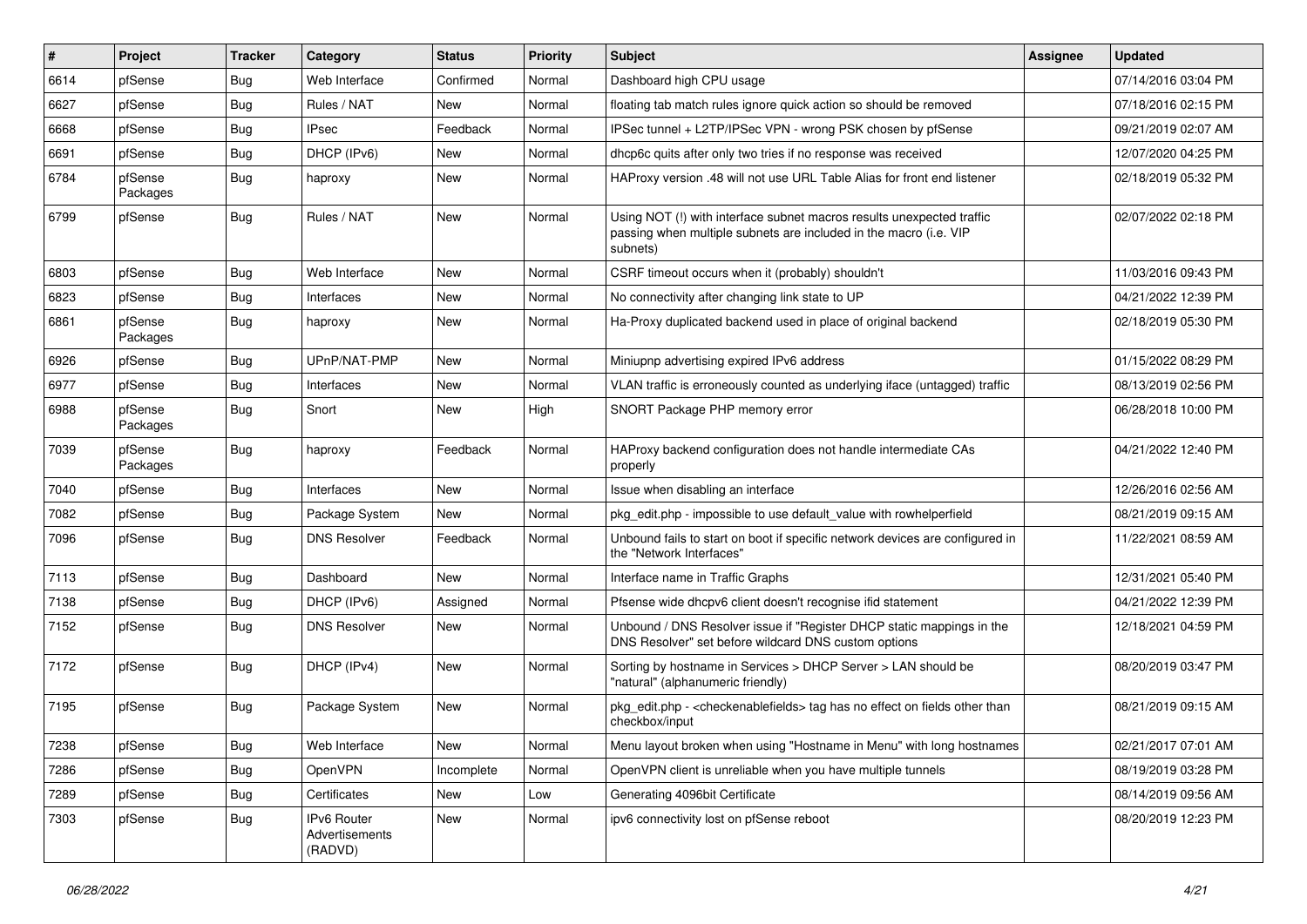| $\sharp$ | Project             | <b>Tracker</b> | Category                                 | <b>Status</b> | <b>Priority</b> | <b>Subject</b>                                                                            | <b>Assignee</b> | <b>Updated</b>      |
|----------|---------------------|----------------|------------------------------------------|---------------|-----------------|-------------------------------------------------------------------------------------------|-----------------|---------------------|
| 7314     | pfSense             | Bug            | <b>RRD Graphs</b>                        | <b>New</b>    | Low             | Discrepancy in ntp monitoring view                                                        |                 | 02/24/2017 08:37 PM |
| 7329     | pfSense             | <b>Bug</b>     | <b>DNS Forwarder</b>                     | New           | Low             | <b>DHCP Not Updating DNS</b>                                                              |                 | 01/21/2022 09:16 PM |
| 7352     | pfSense             | Bug            | Routing                                  | New           | Normal          | pfSense IPv6 static route is dumped after a WAN flap                                      |                 | 01/20/2022 09:35 AM |
| 7373     | pfSense             | <b>Bug</b>     | Rules / NAT                              | <b>New</b>    | Normal          | Firewall schedules GUI needs to be redone from scratch                                    |                 | 08/21/2019 08:56 AM |
| 7388     | pfSense<br>Packages | Bug            | Suricata                                 | <b>New</b>    | High            | Suricata does not property recognize MTU for PPPOE interfaces                             |                 | 03/15/2017 05:17 AM |
| 7402     | pfSense             | <b>Bug</b>     | Web Interface                            | <b>New</b>    | Normal          | Inconsistent use of htmlentities validation checks                                        |                 | 03/21/2017 08:58 AM |
| 7403     | pfSense<br>Packages | Bug            | FreeRADIUS                               | <b>New</b>    | Normal          | Captive Portal + freeradius2 + MySQL problems with German Umlaut                          |                 | 03/17/2017 09:12 AM |
| 7420     | pfSense             | Bug            | <b>IPsec</b>                             | <b>New</b>    | Normal          | ipsec status freezing                                                                     |                 | 02/13/2020 09:09 AM |
| 7430     | pfSense             | <b>Bug</b>     | Interfaces                               | <b>New</b>    | Normal          | pfsense-utils.inc - where is ipaddr configured() should account for<br>loopback interface |                 | 08/13/2019 03:48 PM |
| 7453     | pfSense<br>Packages | <b>Bug</b>     | <b>ACME</b>                              | New           | Normal          | DNS-ovh need to save or display consumer key                                              |                 | 04/06/2017 10:54 AM |
| 7462     | pfSense<br>Packages | <b>Bug</b>     | haproxy                                  | New           | Normal          | HAproxy not rebinding properly after WAN DHCP IP change                                   |                 | 01/11/2018 09:15 AM |
| 7476     | pfSense             | Bug            | Logging                                  | <b>New</b>    | Normal          | Dirty buffer used to build log messages?                                                  |                 | 04/17/2017 09:51 PM |
| 7551     | pfSense             | <b>Bug</b>     | Rules / NAT                              | <b>New</b>    | Normal          | Dynamic IPsec endpoints not added to rule set after WAN down/up                           |                 | 05/16/2017 02:26 PM |
| 7553     | pfSense             | Bug            | <b>Captive Portal</b>                    | Confirmed     | Very Low        | Captive portal on a parent interface blocks traffic on VLAN interfaces too                |                 | 08/19/2018 03:15 PM |
| 7589     | pfSense             | Bug            | Diagnostics                              | <b>New</b>    | Normal          | diag_edit.php old print_info_box                                                          |                 | 05/20/2017 05:02 PM |
| 7590     | pfSense             | Bug            | Diagnostics                              | <b>New</b>    | Normal          | diag edit do not save when nothing to sae (in directory browse view)                      |                 | 05/20/2017 05:04 PM |
| 7648     | pfSense             | <b>Bug</b>     | CARP                                     | <b>New</b>    | Very Low        | SPAN ports on an interface renders CARP HA inoperative                                    |                 | 06/14/2017 09:19 PM |
| 7665     | pfSense             | Bug            | Aliases / Tables                         | New           | Normal          | Host range validation for Aliases is not strict enough                                    |                 | 08/21/2019 11:01 AM |
| 7730     | pfSense             | <b>Bug</b>     | Interfaces                               | <b>New</b>    | High            | 2.3.4_1 greX: loop detected when hit save on filter rules or interfaces                   |                 | 07/27/2017 08:16 AM |
| 7734     | pfSense             | Bug            | DHCP (IPv6)                              | New           | Normal          | Using opton ia pd0 does not renew prefix and prefix get dropped                           |                 | 07/31/2017 03:46 AM |
| 7737     | pfSense             | Bug            | IPv6 Router<br>Advertisements<br>(RADVD) | New           | Normal          | radvd error message                                                                       |                 | 08/13/2019 09:41 AM |
| 7757     | pfSense             | Bug            | Backup / Restore                         | New           | Normal          | Auto Config Backup fails to upload unless Default Gateway is up                           |                 | 08/16/2019 12:47 PM |
| 7779     | pfSense             | Bug            | <b>OpenVPN</b>                           | <b>New</b>    | Normal          | Traffic crossing a site-to-site OpenVPN tunnel fails to fragment.                         |                 | 06/02/2021 08:26 AM |
| 7788     | pfSense             | Bug            | Dashboard                                | <b>New</b>    | Low             | Irregular updating of widgets like cpu/uptime on system widget.                           |                 | 08/21/2019 09:03 AM |
| 7797     | pfSense<br>Packages | <b>Bug</b>     | Squid                                    | Feedback      | Normal          | Squid Reverse Proxy alternating between destinations                                      |                 | 04/21/2022 12:40 PM |
| 7821     | pfSense             | Bug            | DHCP (IPv6)                              | New           | Normal          | GIF does not support broadcast                                                            |                 | 08/29/2017 10:50 AM |
| 7848     | pfSense             | Bug            | Diagnostics                              | <b>New</b>    | Low             | NDP Table Sort by Expiration Error                                                        |                 | 08/26/2019 02:56 PM |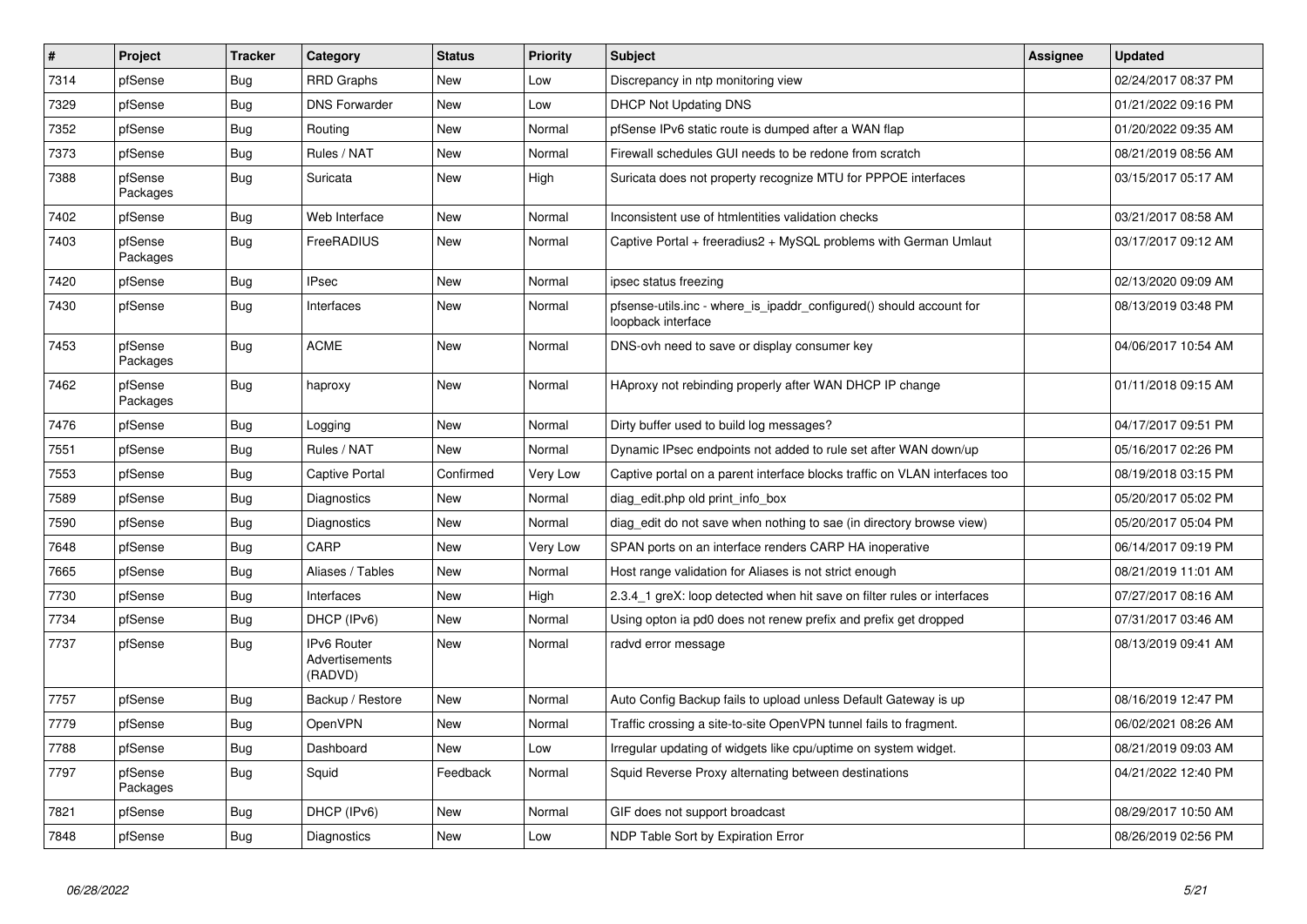| $\vert$ # | Project             | <b>Tracker</b> | Category                        | <b>Status</b> | <b>Priority</b> | <b>Subject</b>                                                                                                                                                                | <b>Assignee</b> | <b>Updated</b>      |
|-----------|---------------------|----------------|---------------------------------|---------------|-----------------|-------------------------------------------------------------------------------------------------------------------------------------------------------------------------------|-----------------|---------------------|
| 7857      | pfSense             | <b>Bug</b>     | Dashboard                       | New           | <b>Very Low</b> | Interfaces Widget U/I fails to wrap IPV6 addresses when the string is too<br>wide for the widget                                                                              |                 | 08/13/2019 09:15 AM |
| 7863      | pfSense             | <b>Bug</b>     | User Manager /<br>Privileges    | <b>New</b>    | Normal          | The "WebCfg - All pages" permission inclueds the "User - System: Shell<br>account access" even though that is not a WebCofg page.                                             |                 | 09/16/2017 05:13 AM |
| 7899      | pfSense             | Bug            | <b>Traffic Shaper</b><br>(ALTQ) | <b>New</b>    | Normal          | a floating 'match' rule on LAN does not put traffic from a broswer on a<br>clientpc into a shaper queue                                                                       |                 | 09/28/2017 09:16 AM |
| 7943      | pfSense             | Bug            | Web Interface                   | <b>New</b>    | Normal          | CSS Overflow Fix for Drop Down Menus in webConfigurator                                                                                                                       |                 | 11/21/2020 02:54 PM |
| 7954      | pfSense<br>Packages | Bug            | Squid                           | Confirmed     | Normal          | Package upgrade/reinstall gets stuck on deinstall if the package-provided<br>service is not running                                                                           |                 | 10/18/2017 12:04 PM |
| 7964      | pfSense             | <b>Bug</b>     | Multi-WAN                       | New           | Normal          | Restart openypn on gateway switching                                                                                                                                          |                 | 08/19/2019 12:35 PM |
| 7977      | pfSense             | <b>Bug</b>     | Translations                    | New           | Normal          | English text shown in stead of translated text (Routing - Gateway groups -<br>edit)                                                                                           |                 | 08/21/2019 11:28 AM |
| 7986      | pfSense             | <b>Bug</b>     | <b>Wireless</b>                 | <b>New</b>    | Normal          | WLAN card no longer properly initialized under 2.4.0                                                                                                                          |                 | 06/19/2020 08:08 AM |
| 8004      | pfSense             | <b>Bug</b>     | <b>NAT Reflection</b>           | New           | Normal          | Error notice for a deleted NAT that had a RULE or an existing NAT which<br>is claimed to have no NAT port                                                                     |                 | 10/24/2017 06:39 PM |
| 8050      | pfSense             | <b>Bug</b>     | Interfaces                      | <b>New</b>    | High            | Enabling bridge while interfaces have link freezes console                                                                                                                    |                 | 11/03/2017 04:38 PM |
| 8066      | pfSense             | <b>Bug</b>     | Routing                         | <b>New</b>    | Normal          | Static routes not applied when they go out a interface using carp                                                                                                             |                 | 11/08/2017 02:04 AM |
| 8073      | pfSense             | <b>Bug</b>     | <b>IPsec</b>                    | New           | Normal          | Traffic inexplicably not going through IPSEC despite (in theory) matching<br><b>SPs</b>                                                                                       |                 | 11/09/2017 02:51 AM |
| 8076      | pfSense             | Bug            | Backup / Restore                | <b>New</b>    | Normal          | User can easily apply an unusable interface configuration after restore                                                                                                       |                 | 08/14/2019 10:52 AM |
| 8087      | pfSense             | <b>Bug</b>     | Authentication                  | <b>New</b>    | Normal          | Provide Calling-Station-ID to RADIUS backed VPN connections                                                                                                                   |                 | 06/06/2020 05:36 AM |
| 8089      | pfSense             | <b>Bug</b>     | Interfaces                      | <b>New</b>    | High            | VLAN page breaks after config restore to new hardware.                                                                                                                        |                 | 11/21/2017 01:38 PM |
| 8095      | pfSense             | Bug            | <b>Translations</b>             | <b>New</b>    | Normal          | Unescaped simple quotes break JavaScript features when the French<br>translation is enabled                                                                                   |                 | 08/21/2019 09:06 AM |
| 8113      | pfSense             | <b>Bug</b>     | Interfaces                      | <b>New</b>    | Normal          | MTU setting on bridge, openvpn clients ignored                                                                                                                                |                 | 12/31/2021 05:55 PM |
| 8122      | pfSense             | <b>Bug</b>     | OpenVPN                         | <b>New</b>    | Normal          | openvpn client is unable to use OTP (temporary) passwords                                                                                                                     |                 | 04/16/2018 09:28 AM |
| 8130      | pfSense             | <b>Bug</b>     | <b>Traffic Graphs</b>           | New           | Normal          | Status - Monitoring - Area chart displays traffic data differently than Line or<br>Bar charts                                                                                 |                 | 11/26/2017 01:40 PM |
| 8157      | pfSense             | Bug            | Dashboard                       | New           | Very Low        | Traffic Graph clutter from time to time                                                                                                                                       |                 | 12/03/2017 06:40 AM |
| 8158      | pfSense             | <b>Bug</b>     | Interfaces                      | <b>New</b>    | High            | IPv6 Track Interface issue with more than one WAN-Gateway and a<br>number of internal interfaces at least track interface from one interface<br>does not work on regular base |                 | 12/03/2017 09:00 AM |
| 8176      | pfSense             | Bug            | Package System                  | New           | Normal          | ./schema/packages.dtd -- referenced in *xml, but missing?                                                                                                                     |                 | 12/09/2017 06:52 PM |
| 8177      | pfSense             | Bug            | Package System                  | New           | Normal          | '/xsl/package.xsl" is referenced in package XML files but not on the<br>firewall                                                                                              |                 | 08/14/2019 09:56 AM |
| 8180      | pfSense<br>Packages | <b>Bug</b>     | syslog-ng                       | <b>New</b>    | Normal          | syslog-ng default log file                                                                                                                                                    |                 | 01/16/2018 12:53 PM |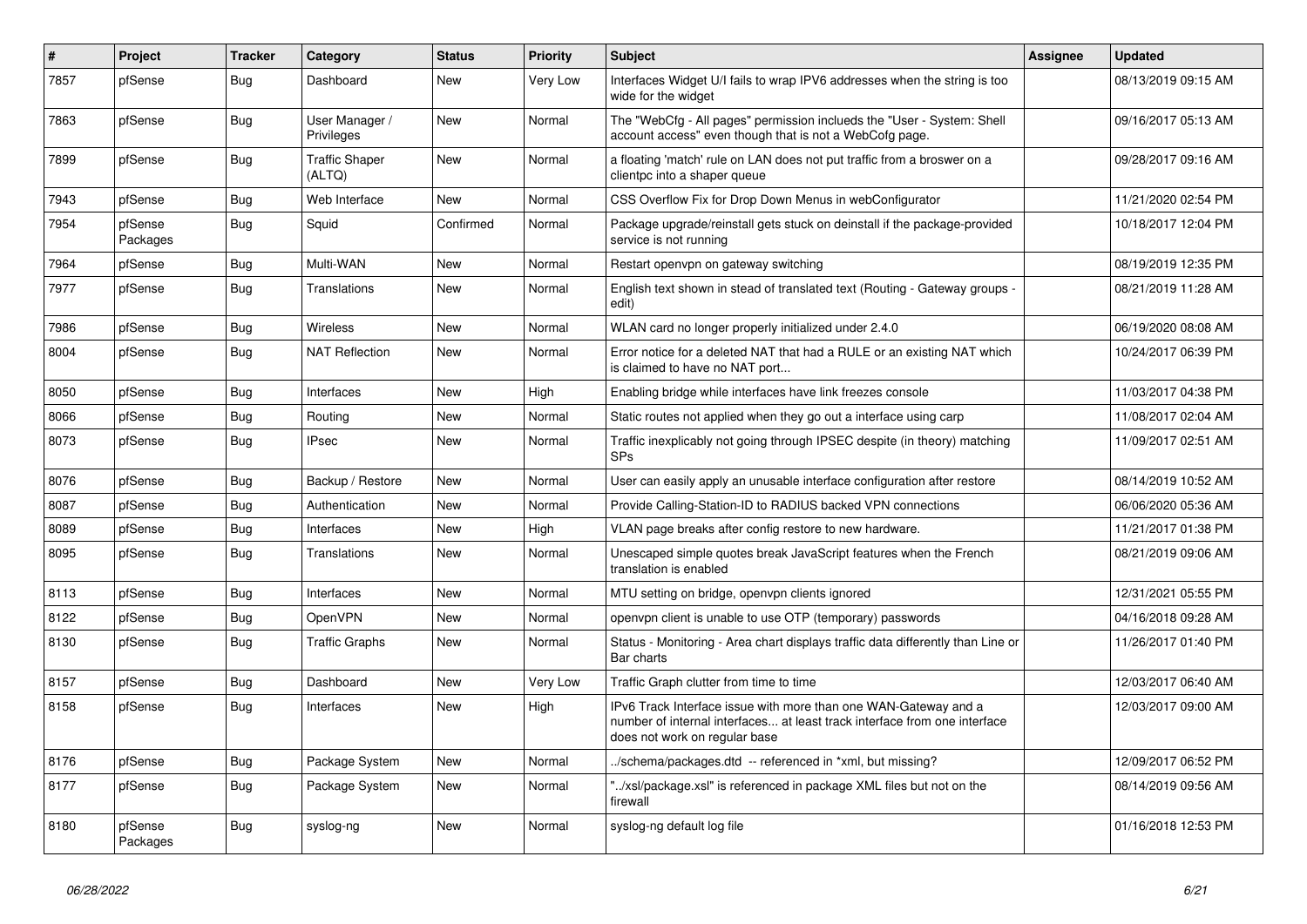| #    | Project             | <b>Tracker</b> | Category                        | <b>Status</b> | <b>Priority</b> | <b>Subject</b>                                                                                                          | Assignee | <b>Updated</b>      |
|------|---------------------|----------------|---------------------------------|---------------|-----------------|-------------------------------------------------------------------------------------------------------------------------|----------|---------------------|
| 8197 | pfSense<br>Packages | Bug            | <b>BIND</b>                     | New           | Normal          | BIND UI fails to properly update zone with inline DNSSEC signing enabled                                                |          | 02/18/2019 05:23 PM |
| 8207 | pfSense             | Bug            | <b>Operating System</b>         | <b>New</b>    | Normal          | 2.4 cannot boot as a Xen VM with more than 7 NICs                                                                       |          | 06/25/2022 05:42 PM |
| 8213 | pfSense<br>Packages | <b>Bug</b>     | haproxy                         | New           | Normal          | acl src file not populated from alias                                                                                   |          | 12/21/2017 02:02 PM |
| 8229 | pfSense<br>Packages | <b>Bug</b>     | syslog-ng                       | <b>New</b>    | Normal          | syslog-ng stops parsing logs after logrotate run                                                                        |          | 01/26/2018 12:00 PM |
| 8233 | pfSense             | <b>Bug</b>     | <b>NAT Reflection</b>           | New           | Very Low        | NAT reflection back to originating host broken when using FQDN-based<br>IP aliases                                      |          | 08/21/2019 10:53 AM |
| 8251 | pfSense<br>Packages | Bug            | FreeRADIUS                      | Feedback      | Normal          | Captiveportal + FreeRadius "Last activity" resets to Session start                                                      |          | 08/13/2019 11:10 AM |
| 8263 | pfSense             | Bug            | <b>Traffic Shaper</b><br>(ALTQ) | <b>New</b>    | Normal          | Cannot create a nonlinear `Link Share` service curve because of: "the<br>sum of the child bandwidth higher than parent" |          | 11/05/2020 07:31 AM |
| 8264 | pfSense<br>Packages | Bug            | FreeRADIUS                      | <b>New</b>    | Normal          | Radiusd restart on WAN change results in freeradius not running (and<br>possible solution)                              |          | 04/21/2022 12:39 PM |
| 8285 | pfSense             | <b>Bug</b>     | Web Interface                   | New           | Normal          | Actions on stale data may result in catastrophic results                                                                |          | 01/16/2018 08:08 PM |
| 8295 | pfSense<br>Packages | Bug            | syslog-ng                       | <b>New</b>    | Normal          | syslog-ng logrotates tls files                                                                                          |          | 02/14/2018 06:12 AM |
| 8313 | pfSense             | Bug            | <b>Notifications</b>            | <b>New</b>    | Normal          | STARTTLS auto detection not working                                                                                     |          | 04/21/2022 12:39 PM |
| 8325 | pfSense             | Bug            | UPnP/NAT-PMP                    | New           | Normal          | UPnP not available for pppoe-Clients                                                                                    |          | 11/15/2020 10:33 AM |
| 8335 | pfSense             | Bug            | <b>LAGG Interfaces</b>          | New           | Normal          | System hang with LACP downlink to UniFi switch                                                                          |          | 08/21/2019 11:18 AM |
| 8343 | pfSense             | Bug            | Gateways                        | New           | Normal          | Gateway Routes (Default Routes) not removed in Kernel when removed<br>from GUI                                          |          | 05/14/2020 01:22 AM |
| 8401 | pfSense             | <b>Bug</b>     | Installer                       | <b>New</b>    | Normal          | Issues related to keys representing alphabetic characters specific to<br>Scandinavian languages and to some other keys. |          | 03/30/2018 11:06 AM |
| 8406 | pfSense             | <b>Bug</b>     | Dynamic DNS                     | <b>New</b>    | Normal          | DDNS IPV6 Cloudflare Client does not detect PPOE address                                                                |          | 03/31/2018 11:56 AM |
| 8419 | pfSense             | Bug            | Web Interface                   | New           | Normal          | webgui, when menubar is fixed to the top of the screen, the last items of<br>long menus cannot be seen/used.            |          | 07/19/2018 03:10 PM |
| 8432 | pfSense             | Bug            | <b>Dynamic DNS</b>              | <b>New</b>    | Normal          | Dynamic DNS Client gives an error that it can't find IPv6 address when<br>WAN interface is a LAGG                       |          | 09/17/2020 05:23 AM |
| 8435 | pfSense             | Bug            | Interfaces                      | <b>New</b>    | Normal          | DHCPv6 unusable in certain circumstances (US AT&T Fiber, etc.)                                                          |          | 08/14/2019 10:52 AM |
| 8438 | pfSense<br>Packages | Bug            | haproxy                         | New           | High            | haproxy: can't use ACL for cert with http-response actions                                                              |          | 05/24/2018 01:12 PM |
| 8454 | pfSense<br>Packages | Bug            | arpwatch                        | New           | Very Low        | Arpwatch package break email notifications from other sources                                                           |          | 06/23/2022 07:49 PM |
| 8464 | pfSense             | <b>Bug</b>     | Wireless                        | New           | Very Low        | Wireless USB card does not connect to WiFi automatically after<br>reboot/halt                                           |          | 06/19/2020 03:44 AM |
| 8500 | pfSense             | <b>Bug</b>     | Dynamic DNS                     | New           | Low             | Incorrect categorization of status/info messages from phpDynDNS                                                         |          | 08/16/2019 12:50 PM |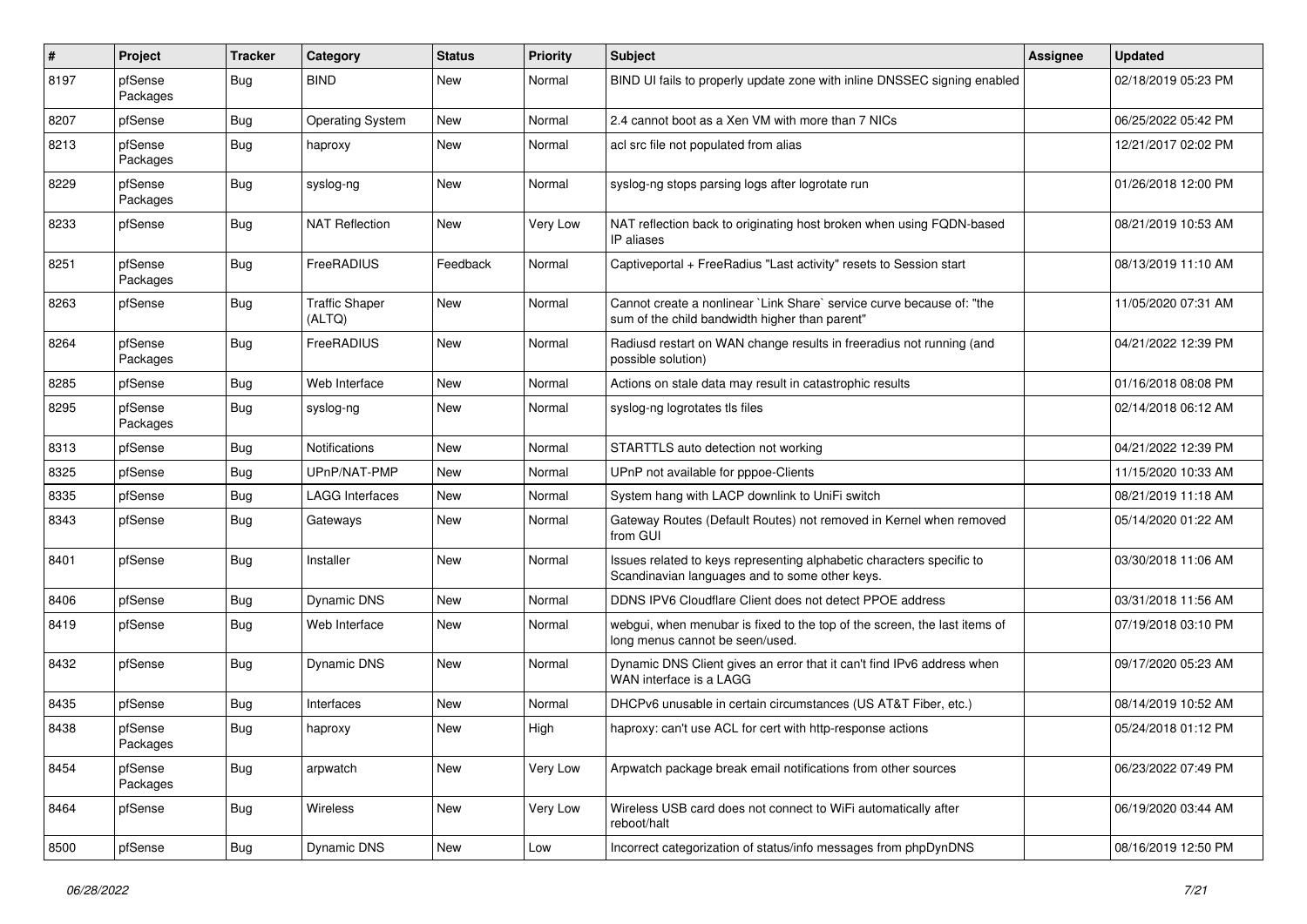| ∦    | Project             | <b>Tracker</b> | Category                                 | <b>Status</b> | <b>Priority</b> | <b>Subject</b>                                                                                                                          | <b>Assignee</b> | <b>Updated</b>      |
|------|---------------------|----------------|------------------------------------------|---------------|-----------------|-----------------------------------------------------------------------------------------------------------------------------------------|-----------------|---------------------|
| 8502 | pfSense             | <b>Bug</b>     | Web Interface                            | Confirmed     | Low             | main (top) menu items do not drop down in some cases                                                                                    |                 | 07/06/2020 02:39 PM |
| 8512 | pfSense             | Bug            | <b>PPP</b> Interfaces                    | <b>New</b>    | Normal          | PPPoE reconnect fails after interface flap                                                                                              |                 | 08/20/2019 10:06 AM |
| 8513 | pfSense<br>Packages | <b>Bug</b>     | FreeRADIUS                               | New           | High            | Freeradius 3.x Idap problem                                                                                                             |                 | 02/18/2019 05:22 PM |
| 8526 | pfSense             | <b>Bug</b>     | Interfaces                               | <b>New</b>    | Normal          | DHCP client ignores server replies when 802.1q tagging is used                                                                          |                 | 08/14/2019 10:52 AM |
| 8560 | pfSense<br>Packages | <b>Bug</b>     | <b>ACME</b>                              | New           | Normal          | ACME: can't update DNS records in DNSMadeEasy registar for several<br>domains with different API keys/ids                               |                 | 06/08/2018 01:28 PM |
| 8566 | pfSense             | Bug            | CARP                                     | New           | Normal          | Wrong IPv6 source in NS request in case using of IPv6 alias                                                                             |                 | 06/12/2018 01:26 PM |
| 8567 | pfSense             | <b>Bug</b>     | CARP                                     | New           | Normal          | Using IPv6 VIP alias for services may affect CARP IPv6 VIP work                                                                         |                 | 06/12/2018 01:26 PM |
| 8570 | pfSense             | Bug            | <b>XML Parser</b>                        | New           | Normal          | Empty (dn)shaper config gets populated with newline                                                                                     |                 | 08/20/2019 02:45 PM |
| 8576 | pfSense             | <b>Bug</b>     | Rules / NAT                              | Feedback      | Low             | pfSense stops passing traffic after some time when using Outbound NAT<br>pool w/ Sticky Address                                         |                 | 10/28/2021 01:47 PM |
| 8589 | pfSense<br>Packages | <b>Bug</b>     | FreeRADIUS                               | <b>New</b>    | Normal          | FreeRadius 0.15.5 2 ignoring tunnelled-reply=no                                                                                         |                 | 02/18/2019 03:40 PM |
| 8614 | pfSense             | Bug            | DHCP (IPv4)                              | <b>New</b>    | Normal          | Cannot remove Additional BOOTP/DHCP Options                                                                                             |                 | 08/21/2019 09:15 AM |
| 8686 | pfSense             | Bug            | <b>IPsec</b>                             | <b>New</b>    | Normal          | IPsec VTI: Assigned interface firewall rules are never parsed                                                                           |                 | 02/10/2021 12:15 PM |
| 8705 | pfSense<br>Packages | <b>Bug</b>     | syslog-ng                                | New           | Normal          | Syslog-NG error in latest snapshot                                                                                                      |                 | 07/27/2018 10:17 AM |
| 8711 | pfSense             | <b>Bug</b>     | <b>IGMP Proxy</b>                        | <b>New</b>    | Normal          | igmpproxy with PPPoE Interfaces                                                                                                         |                 | 07/28/2018 09:21 AM |
| 8752 | pfSense<br>Packages | Bug            | squidguard                               | New           | Normal          | For SquidGuard in "Common ACL" menu "Target Rules List" "access"<br>option always stays with default value '---' for my Target category |                 | 08/06/2018 05:53 AM |
| 8770 | pfSense             | Bug            | Interfaces                               | <b>New</b>    | Normal          | QinQ interfaces always show as active                                                                                                   |                 | 02/01/2020 09:47 AM |
| 8804 | pfSense             | Bug            | PPP Interfaces                           | <b>New</b>    | Normal          | Netgate SG-1000 PPPoE Keepalives not prioritized, internet drops                                                                        |                 | 08/20/2019 10:06 AM |
| 8820 | pfSense             | <b>Bug</b>     | Rules / NAT                              | <b>New</b>    | Low             | System/Advanced/Misc - "Do not kill connections when schedule expires"<br>UN-checked still leaves existing connections open.            |                 | 07/28/2020 10:59 AM |
| 8831 | pfSense             | Bug            | IPv6 Router<br>Advertisements<br>(RADVD) | New           | Very High       | Radvd causes latency spikes                                                                                                             |                 | 04/19/2021 04:51 AM |
| 8846 | pfSense             | <b>Bug</b>     | Gateways                                 | <b>New</b>    | Low             | Misleading gateway error message adding/editing static routes using a<br>disabled interface                                             |                 | 08/21/2019 11:29 AM |
| 8882 | pfSense             | Bug            | Interfaces                               | Incomplete    | Normal          | Interface assignments lost on reboot                                                                                                    |                 | 02/17/2022 02:24 PM |
| 8902 | pfSense<br>Packages | <b>Bug</b>     | haproxy                                  | New           | Normal          | HAproxy package not use custom DNS for lookup on apply new config                                                                       |                 | 09/16/2018 08:16 AM |
| 8909 | pfSense<br>Packages | Bug            | Tinc                                     | <b>New</b>    | Normal          | tinc package makes /rc.newwanip looping forever                                                                                         |                 | 08/13/2019 09:25 AM |
| 8963 | pfSense             | <b>Bug</b>     | <b>Traffic Shaper</b><br>(Limiters)      | <b>New</b>    | Normal          | 2.4.4 Limiters don't work after CARP fail-over                                                                                          |                 | 12/10/2018 06:40 AM |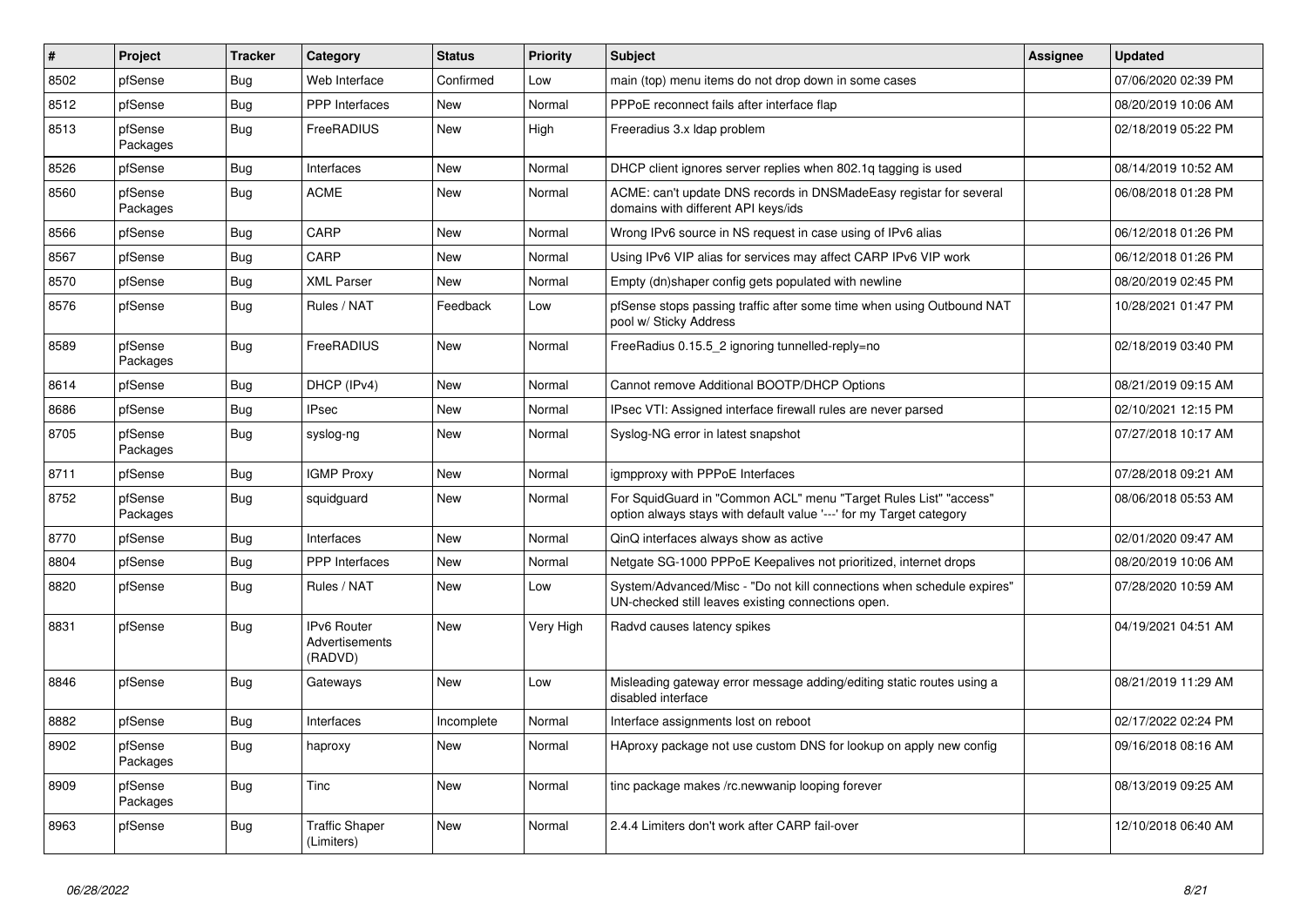| $\pmb{\#}$ | <b>Project</b>      | <b>Tracker</b> | Category                            | <b>Status</b> | <b>Priority</b> | <b>Subject</b>                                                                                        | <b>Assignee</b> | <b>Updated</b>      |
|------------|---------------------|----------------|-------------------------------------|---------------|-----------------|-------------------------------------------------------------------------------------------------------|-----------------|---------------------|
| 9012       | pfSense<br>Packages | <b>Bug</b>     | Squid                               | <b>New</b>    | Very Low        | Captive Portal authentication in Squid Proxy Server does not work                                     |                 | 10/12/2019 05:06 AM |
| 9024       | pfSense             | Bug            | <b>Traffic Shaper</b><br>(Limiters) | Feedback      | Normal          | Ping packet loss under load when using limiters                                                       |                 | 05/12/2022 11:55 AM |
| 9025       | pfSense<br>Packages | Bug            | squidguard                          | <b>New</b>    | Normal          | SquidGard + Target categories                                                                         |                 | 10/08/2018 01:00 AM |
| 9035       | pfSense             | Bug            | Rules / NAT                         | <b>New</b>    | Normal          | Inactive Interfaces are Hidden in Firewall Rules                                                      |                 | 08/14/2019 12:39 PM |
| 9037       | pfSense             | <b>Bug</b>     | <b>DNS Resolver</b>                 | New           | Normal          | Unbound not logging to syslog after reboot                                                            |                 | 10/12/2018 05:09 AM |
| 9079       | pfSense<br>Packages | Bug            | ntop                                | New           | Normal          | High CPU usage of ntopng even during IDLE and no network traffic                                      |                 | 12/16/2018 02:40 PM |
| 9087       | pfSense             | Bug            | <b>Traffic Graphs</b>               | <b>New</b>    | Normal          | Traffic Graph Widget Legend Not Updating                                                              |                 | 08/14/2019 12:38 PM |
| 9094       | pfSense             | <b>Bug</b>     | Hardware / Drivers                  | Assigned      | Normal          | MBT console settings are not forced to video console                                                  |                 | 11/07/2018 10:23 AM |
| 9101       | pfSense             | Bug            | <b>Traffic Graphs</b>               | New           | Normal          | Traffic Graphs/Dashboard Slows Downloads Being Performed by the<br>Same Firefox Browser               |                 | 08/21/2019 09:18 AM |
| 9136       | pfSense             | <b>Bug</b>     | DHCP (IPv6)                         | New           | High            | IPv6 Tracking Interfaces Lose IPv6 Address in Certain Cases                                           |                 | 04/21/2022 12:39 PM |
| 9138       | pfSense<br>Packages | Bug            | Telegraf                            | <b>New</b>    | Normal          | telegraf: add section for custom config lines                                                         |                 | 02/18/2019 03:36 PM |
| 9139       | pfSense<br>Packages | Bug            | Telegraf                            | <b>New</b>    | Normal          | telegraf: add ping for default gateway(s)                                                             |                 | 05/21/2020 04:23 PM |
| 9140       | pfSense             | Bug            | Logging                             | <b>New</b>    | Very Low        | Unexpected rule can be displayed when looking up filter log entry with<br>multiple matching rules     |                 | 08/19/2019 02:56 PM |
| 9143       | pfSense<br>Packages | <b>Bug</b>     | ntop                                | <b>New</b>    | Normal          | ntopng not displaying values in historical correctly                                                  |                 | 11/22/2018 07:24 AM |
| 9149       | pfSense             | Bug            | Package System                      | <b>New</b>    | Low             | Continued issues with /tmp and /var in RAM on 2.4                                                     |                 | 11/24/2018 11:56 AM |
| 9167       | pfSense             | Bug            | Rules / NAT                         | <b>New</b>    | Normal          | Some Important ICMPv6 Traffic Not Allowed by Default Rules                                            |                 | 08/14/2019 01:00 PM |
| 9179       | pfSense             | Bug            | <b>NAT Reflection</b>               | <b>New</b>    | Normal          | NAT reflection fix implemented for #8604 is causing WebUI and XMLRPC<br>to fail on slave              |                 | 03/27/2020 08:01 PM |
| 9183       | pfSense             | <b>Bug</b>     | <b>LAGG Interfaces</b>              | <b>New</b>    | Very Low        | OpenVPN Lagg Interface not working after restart or new start                                         |                 | 08/21/2019 11:17 AM |
| 9192       | pfSense             | <b>Bug</b>     | <b>PPP</b> Interfaces               | <b>New</b>    | Normal          | PPPoE daemon selects wrong interface                                                                  |                 | 08/20/2019 10:05 AM |
| 9229       | pfSense<br>Packages | <b>Bug</b>     | <b>Tinc</b>                         | <b>New</b>    | Normal          | Tinc package: no way of specifying multiple critical configuration<br>parameters from web interface   |                 | 08/13/2019 09:25 AM |
| 9241       | pfSense             | <b>Bug</b>     | Interfaces                          | New           | Normal          | Ethernet link cycles up/down if "auto-negotiate" is explicitly selected in<br>interface configuration |                 | 12/31/2018 08:36 PM |
| 9247       | pfSense<br>Packages | <b>Bug</b>     | haproxy                             | <b>New</b>    | Low             | HAProxy multiple server selection on stats pages doesn't work                                         |                 | 01/02/2019 04:44 PM |
| 9261       | pfSense<br>Packages | Bug            | haproxy                             | <b>New</b>    | Normal          | haproxy GUI failure                                                                                   |                 | 01/08/2019 12:41 PM |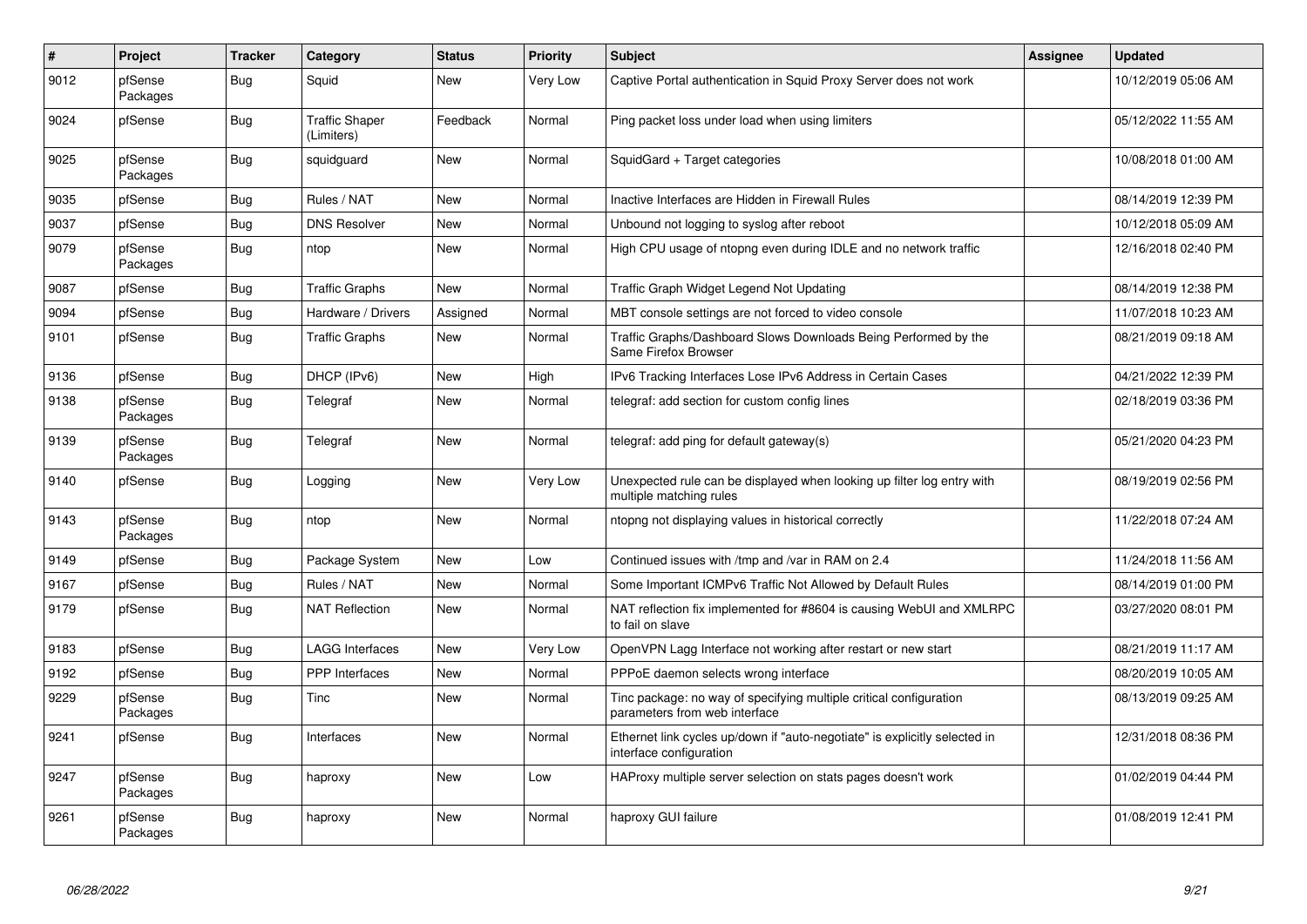| $\vert$ # | Project             | <b>Tracker</b> | Category                     | <b>Status</b> | <b>Priority</b> | <b>Subject</b>                                                                                                       | <b>Assignee</b> | <b>Updated</b>      |
|-----------|---------------------|----------------|------------------------------|---------------|-----------------|----------------------------------------------------------------------------------------------------------------------|-----------------|---------------------|
| 9286      | pfSense<br>Packages | <b>Bug</b>     | squidguard                   | New           | Normal          | squidGuard - Unable to change IP for sgerror.php URL in configuration                                                |                 | 11/13/2019 10:07 AM |
| 9295      | pfSense             | Bug            | PPPoE Server                 | <b>New</b>    | Very High       | IPv6 PD does not work with PPPOE (Server & Client)                                                                   |                 | 05/15/2022 10:53 AM |
| 9337      | pfSense<br>Packages | <b>Bug</b>     | Telegraf                     | New           | Normal          | Telegraf ping input fails                                                                                            |                 | 02/18/2019 10:40 AM |
| 9338      | pfSense             | <b>Bug</b>     | <b>IGMP Proxy</b>            | New           | Normal          | igmpproxy ignoring downstream vlan interface                                                                         |                 | 02/22/2019 03:48 AM |
| 9343      | pfSense             | Bug            | DHCP (IPv4)                  | New           | Normal          | diag_arp.php times out with large DHCPD leases table                                                                 |                 | 08/14/2019 01:19 PM |
| 9344      | pfSense             | Bug            | Translations                 | <b>New</b>    | Normal          | OpenVPN click NCP Algorithms will always go to DH Parameters<br>website(in Chinese-Taiwan)                           |                 | 10/21/2021 03:48 AM |
| 9348      | pfSense<br>Packages | i Bug          | <b>ACME</b>                  | New           | Normal          | Results of Acme certificate issuance/renewal are not properly formatted                                              |                 | 02/22/2019 12:08 PM |
| 9353      | pfSense             | <b>Bug</b>     | Dashboard                    | New           | Low             | PHPSession errors from limited access to dashboard and widgets                                                       |                 | 10/06/2020 09:31 AM |
| 9384      | pfSense             | <b>Bug</b>     | Interfaces                   | Confirmed     | Normal          | devd putting "\$" before variable contents when using single quotes                                                  |                 | 04/21/2022 12:39 PM |
| 9453      | pfSense             | <b>Bug</b>     | <b>LAGG Interfaces</b>       | New           | Normal          | VLAN Interfaces on LAGG get orphaned at boot                                                                         |                 | 08/21/2019 11:16 AM |
| 9485      | pfSense             | Bug            | User Manager /<br>Privileges | New           | Normal          | password match error on system_usermanager causes Group<br>membership to be reset.                                   |                 | 04/26/2019 08:52 AM |
| 9486      | pfSense<br>Packages | <b>Bug</b>     | softflowd                    | New           | Very Low        | ifindex values used for softflowd are incorrect                                                                      |                 | 08/14/2019 02:30 PM |
| 9495      | pfSense<br>Packages | Bug            | AWS VPC                      | New           | Normal          | AWS VPC VPN wizard produces incorrect config (SHA256 should be<br>SHA <sub>1</sub> )                                 |                 | 08/19/2019 02:45 PM |
| 9497      | pfSense<br>Packages | <b>Bug</b>     | AWS VPC                      | New           | Normal          | AWS VPN Wizard: WebGUI times out.                                                                                    |                 | 11/13/2019 10:07 AM |
| 9500      | pfSense<br>Packages | <b>Bug</b>     | haproxy                      | New           | Normal          | HAproxy does not delete non-applicable action config                                                                 |                 | 01/18/2022 06:28 AM |
| 9504      | pfSense             | Bug            | Dynamic DNS                  | <b>New</b>    | Normal          | Multiple Dynamic DNS update notifications for the same interface, not<br>differentiated by the hostname              |                 | 05/07/2019 07:46 AM |
| 9566      | pfSense             | <b>Bug</b>     | <b>Traffic Graphs</b>        | <b>New</b>    | Normal          | Traffic graph displays traffic incorrectly                                                                           |                 | 11/18/2019 07:54 AM |
| 9568      | pfSense<br>Packages | <b>Bug</b>     | Squid                        | New           | Normal          | UFSSwapDir::openLog: Failed to open swap log.                                                                        |                 | 05/29/2019 09:18 PM |
| 9585      | pfSense             | Bug            | Interfaces                   | New           | Normal          | 6RD: Unable to reach hosts on within same 6rd-domain                                                                 |                 | 08/14/2019 02:39 PM |
| 9626      | pfSense             | <b>Bug</b>     | Web Interface                | New           | Normal          | When deny write permission is assigned to a user, there is no error<br>feedback if the user tries to write something |                 | 06/25/2022 05:41 PM |
| 9650      | pfSense             | Bug            | Gateways                     | New           | Normal          | IPv6 connection drops (ir-)regular on Kabelvodafone (German cable<br>ISP)                                            |                 | 07/27/2019 07:14 AM |
| 9654      | pfSense             | <b>Bug</b>     | <b>DNS Resolver</b>          | New           | Normal          | After reboot, the DNS resolver must be restarted before it will advertise<br>the ipv6 DNS address of the router.     |                 | 11/20/2020 03:12 AM |
| 9662      | pfSense<br>Packages | <b>Bug</b>     | pfBlockerNG                  | New           | Normal          | PfblockerNG do not update after pfsense reboot and wait for next cron<br>task                                        |                 | 08/20/2019 09:00 AM |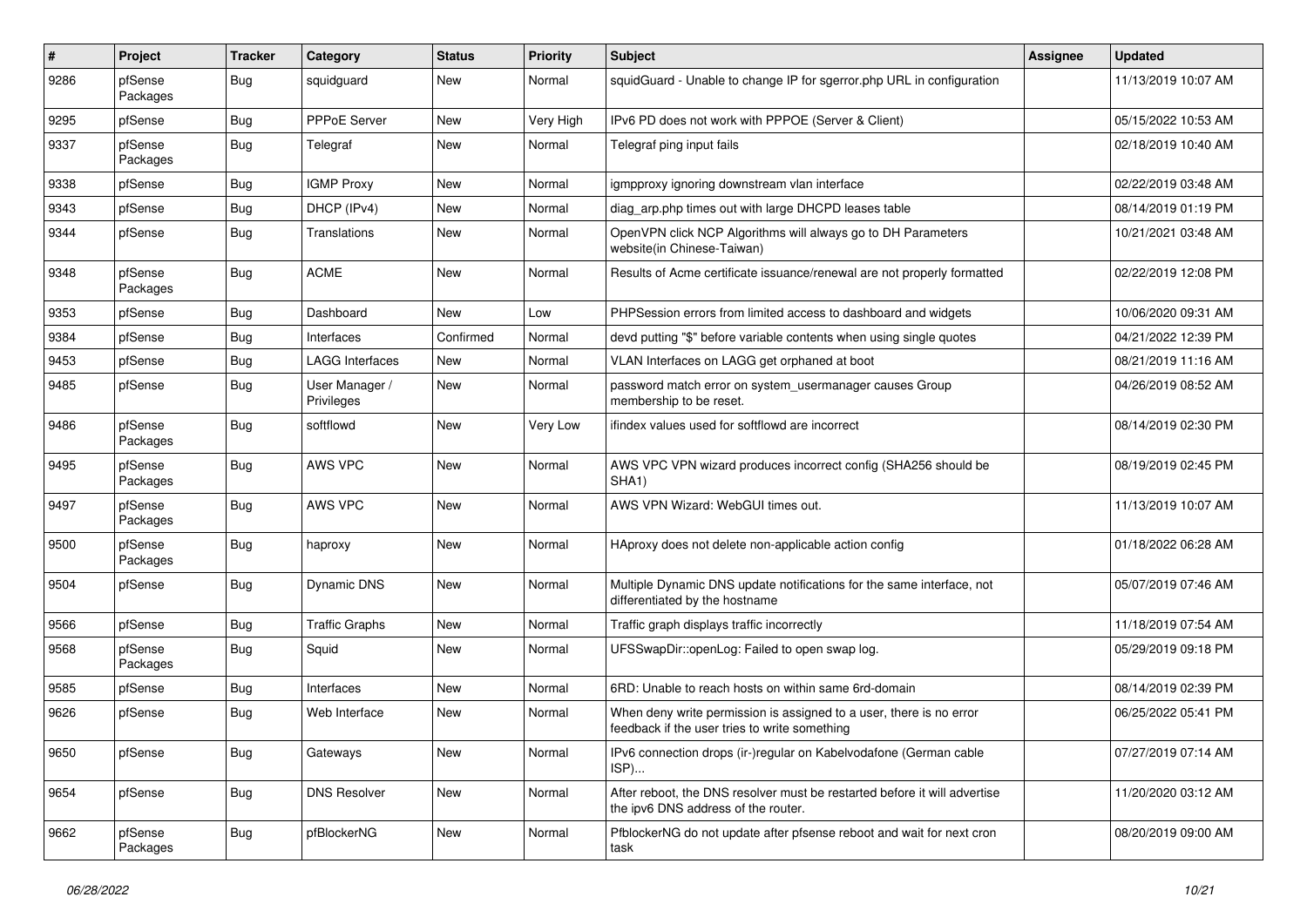| #     | Project             | <b>Tracker</b> | Category              | <b>Status</b> | <b>Priority</b> | <b>Subject</b>                                                                                       | <b>Assignee</b> | <b>Updated</b>      |
|-------|---------------------|----------------|-----------------------|---------------|-----------------|------------------------------------------------------------------------------------------------------|-----------------|---------------------|
| 9664  | pfSense             | <b>Bug</b>     | <b>Dynamic DNS</b>    | New           | Normal          | DynDNS and Dual-wan problem with CloudFlare (works with No-Ip)                                       |                 | 08/03/2019 10:00 AM |
| 9676  | pfSense<br>Packages | Bug            | pfBlockerNG           | New           | Normal          | AS lookup fails                                                                                      |                 | 12/26/2019 12:17 AM |
| 9677  | pfSense             | <b>Bug</b>     | Dashboard             | New           | Normal          | Dashboard hangs when widget needs data from a remote host which is<br>down                           |                 | 08/13/2019 09:15 AM |
| 9690  | pfSense             | <b>Bug</b>     | Interfaces            | New           | Normal          | Ethernet flow control should be disabled by default                                                  |                 | 08/19/2019 06:45 PM |
| 9698  | pfSense             | <b>Bug</b>     | RRD Graphs            | New           | Normal          | Monitoring graphs do not retain state after auto-refresh                                             |                 | 08/26/2019 02:09 AM |
| 9707  | pfSense<br>Packages | Bug            | pfBlockerNG           | New           | Normal          | Some networks already existing in deny Feeds are not stopped even if<br>existing in custom deny list |                 | 08/28/2019 10:03 AM |
| 9724  | pfSense<br>Packages | <b>Bug</b>     | pfBlockerNG           | <b>New</b>    | High            | pfblockerng-firewall-filter-service-will-not-start                                                   |                 | 09/05/2019 06:32 AM |
| 9737  | pfSense             | Bug            | <b>Traffic Graphs</b> | New           | Normal          | traffic-graphs.js shows incorrect units inside the chart                                             |                 | 09/09/2019 06:35 AM |
| 9755  | pfSense             | <b>Bug</b>     | Package System        | New           | <b>Very Low</b> | package description wrong link<br>https://www.freshports.org/security/openvpn-client-export          |                 | 09/13/2019 07:22 AM |
| 9805  | pfSense             | <b>Bug</b>     | <b>Dynamic DNS</b>    | New           | Normal          | dynDNS cloudflare multiple entries                                                                   |                 | 10/02/2019 04:51 PM |
| 9837  | pfSense             | <b>Bug</b>     | Interfaces            | New           | <b>Very Low</b> | ipv6 is not completely disabled on the interfaces                                                    |                 | 10/24/2019 01:16 AM |
| 9887  | pfSense             | <b>Bug</b>     | Rules / NAT           | New           | Low             | Rule separator positions change when deleting multiple rules                                         |                 | 05/10/2022 03:11 PM |
| 9895  | pfSense<br>Packages | Bug            | Snort                 | New           | Normal          | snort reinstallation failed                                                                          |                 | 06/23/2021 08:01 AM |
| 9934  | pfSense<br>Packages | <b>Bug</b>     | Suricata              | New           | Normal          | suricata update kills WAN interface                                                                  |                 | 02/20/2020 09:17 AM |
| 9999  | pfSense<br>Packages | <b>Bug</b>     | pfBlockerNG           | New           | Normal          | unbound fatal error if System Domain in DNSBL and System Domain<br>Local Zone Type is Redirect       |                 | 12/25/2019 08:10 AM |
| 10000 | pfSense             | <b>Bug</b>     | <b>Dynamic DNS</b>    | <b>New</b>    | Normal          | Azure Dynamic DNS A and AAAA Records for Apex Zone                                                   |                 | 03/31/2020 09:03 AM |
| 10143 | pfSense             | Bug            | <b>DNS Resolver</b>   | New           | Normal          | System hostname DNS entry is assigned to the wrong IP on multi-wan<br>setups                         |                 | 12/31/2019 02:33 PM |
| 10150 | pfSense             | <b>Bug</b>     | <b>IGMP Proxy</b>     | New           | Normal          | IGMP Proxy does not scale to hundreds of streams                                                     |                 | 01/03/2020 02:56 AM |
| 10164 | pfSense<br>Packages | <b>Bug</b>     | pfBlockerNG           | New           | Normal          | pfBlockerNG dashboard widget position is not maintained when updating                                |                 | 01/06/2020 10:06 AM |
| 10188 | pfSense<br>Packages | Bug            | pfBlockerNG           | <b>New</b>    | Normal          | Reputation tab is not working                                                                        |                 | 01/24/2020 10:06 AM |
| 10252 | pfSense<br>Packages | Bug            | pfBlockerNG           | New           | High            | pfblockerng-devel                                                                                    |                 | 02/11/2020 05:18 PM |
| 10253 | pfSense<br>Packages | Bug            | pfBlockerNG           | New           | Normal          | pfblockerng-devel uses user interface for VIP causing issues with other<br>services                  |                 | 02/11/2020 09:17 AM |
| 10265 | pfSense<br>Packages | <b>Bug</b>     | Notes                 | New           | Very Low        | Adding a Note with malformed title will force system restore                                         |                 | 02/27/2020 10:12 AM |
| 10271 | pfSense             | <b>Bug</b>     | Web Interface         | New           | Normal          | Large number of VLAN/LANs make "Interfaces" menu hard to access                                      |                 | 02/20/2020 04:46 AM |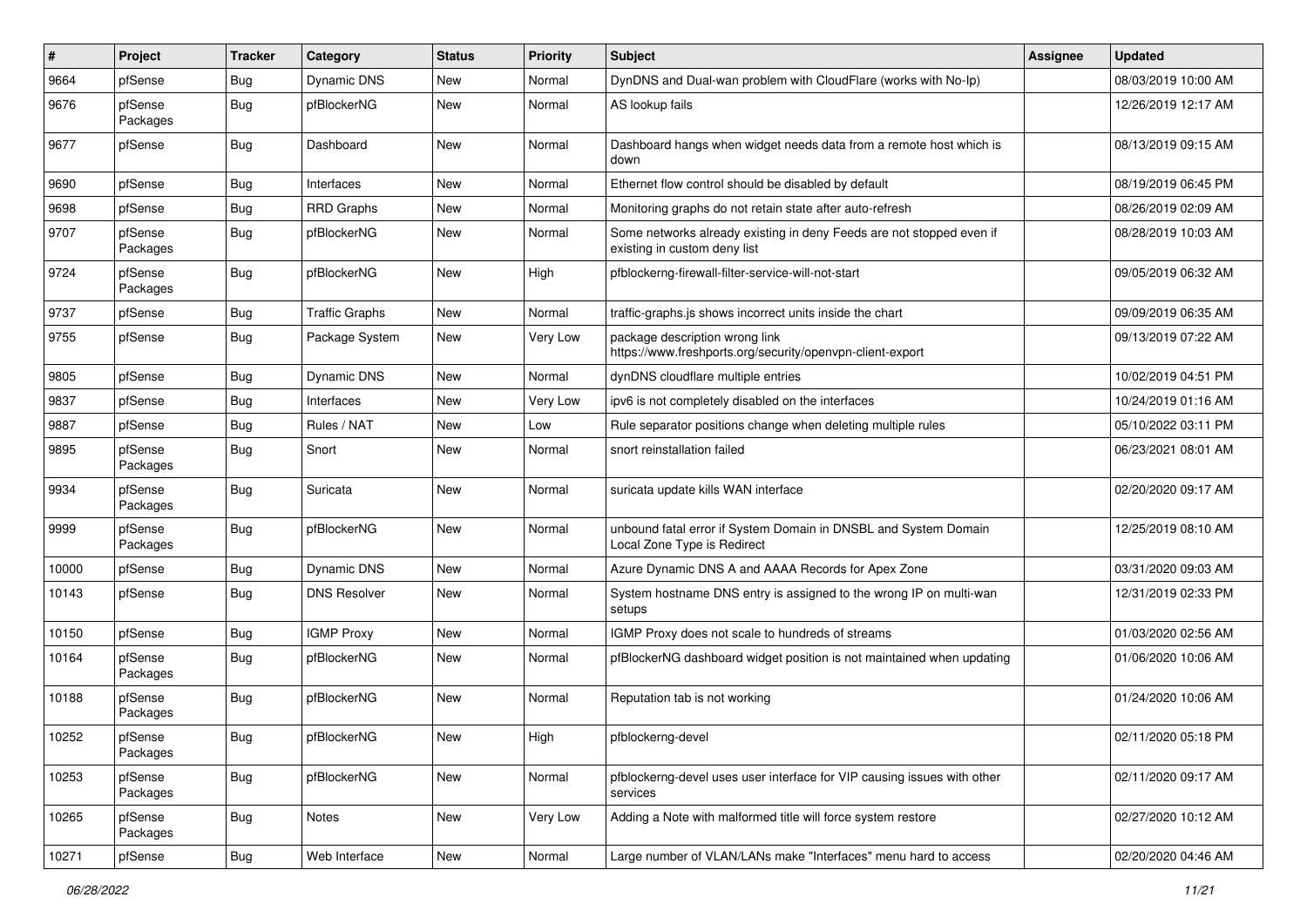| $\vert$ # | Project             | <b>Tracker</b> | Category             | <b>Status</b> | <b>Priority</b> | <b>Subject</b>                                                                                                                                              | <b>Assignee</b> | <b>Updated</b>      |
|-----------|---------------------|----------------|----------------------|---------------|-----------------|-------------------------------------------------------------------------------------------------------------------------------------------------------------|-----------------|---------------------|
| 10277     | pfSense             | <b>Bug</b>     | Web Interface        | <b>New</b>    | Normal          | Sorting the log entries does not use year value                                                                                                             |                 | 02/24/2020 07:46 AM |
| 10278     | pfSense<br>Packages | <b>Bug</b>     | pfBlockerNG          | New           | Normal          | pfBlockerNG: Formatting issue on DNSBL stats page                                                                                                           |                 | 02/24/2020 01:36 PM |
| 10279     | pfSense<br>Packages | Bug            | open-vm-tools        | New           | Normal          | pfSense's OpenVM Tools on ESXi 6.7 no longer provides guest vm<br>functionality                                                                             |                 | 03/01/2020 06:07 PM |
| 10292     | pfSense<br>Packages | <b>Bug</b>     | Suricata             | New           | Normal          | Suricata not respecting SID Mgmt list                                                                                                                       |                 | 02/27/2020 01:02 PM |
| 10310     | pfSense             | <b>Bug</b>     | Upgrade              | New           | Normal          | Systems with low RAM and several packages may temporarily fail to load<br>large tables after an upgrade                                                     |                 | 03/03/2020 07:55 AM |
| 10311     | pfSense             | Bug            | OpenVPN              | New           | Normal          | Too low net.link.ifqmaxlen causes packet drop under load when using<br>OpenVPN inside bridge interface under load                                           |                 | 08/10/2021 03:10 AM |
| 10325     | pfSense             | <b>Bug</b>     | <b>Notifications</b> | New           | Normal          | System/Advanced/Notifications/E-Mail - SMTP Notification E-Mail auth<br>password Unexpected Bahaviour                                                       |                 | 10/30/2020 08:17 AM |
| 10330     | pfSense<br>Packages | Bug            | <b>BIND</b>          | Feedback      | Normal          | BIND zone configuration displays wrong DS resource record with inline<br>DNSSEC signing enabled                                                             |                 | 04/21/2022 12:40 PM |
| 10342     | pfSense             | <b>Bug</b>     | <b>DNS Resolver</b>  | New           | Normal          | Unbound domain overrides stop resolving periodically. They only resume<br>after the service has been restarted.                                             |                 | 03/13/2020 10:35 AM |
| 10352     | pfSense             | Bug            | Authentication       | <b>New</b>    | Very Low        | RADIUS authentication fails with MSCHAPv1 or MSCHAPv2 when<br>passwords contain international characters                                                    |                 | 06/20/2022 04:04 PM |
| 10370     | pfSense<br>Packages | <b>Bug</b>     | ntop                 | New           | Normal          | ntopng Timeseries not send to InfluxDB                                                                                                                      |                 | 03/30/2020 09:42 AM |
| 10393     | pfSense<br>Packages | <b>Bug</b>     | syslog-ng            | Feedback      | Normal          | Syslog-ng TLS support is broken                                                                                                                             |                 | 04/21/2022 12:40 PM |
| 10426     | pfSense<br>Packages | Bug            | Filer                | Feedback      | Normal          | Filer must validate that File name is uniq                                                                                                                  |                 | 04/20/2022 11:02 AM |
| 10436     | pfSense<br>Packages | <b>Bug</b>     | softflowd            | New           | Normal          | softflowd no longer sends flow data after upgrade $(v0.9.9 - 1 - v1.0.0)$                                                                                   |                 | 06/07/2022 12:25 AM |
| 10445     | pfSense<br>Packages | Bug            | <b>BIND</b>          | Feedback      | Normal          | BIND crashed when added RPZ. rpz is not a master or slave zone.                                                                                             |                 | 04/21/2022 12:40 PM |
| 10487     | pfSense<br>Packages | <b>Bug</b>     | Telegraf             | New           | Normal          | Telegraf package not sending logs to influxdb server                                                                                                        |                 | 05/03/2020 07:09 PM |
| 10493     | pfSense             | <b>Bug</b>     | <b>IPsec</b>         | <b>New</b>    | Normal          | filter_get_vpns_list() issues                                                                                                                               |                 | 05/06/2020 01:07 AM |
| 10502     | pfSense<br>Packages | Bug            | lldpd                | In Progress   | Normal          | LLDP spamming errors on Netgate XG-7100                                                                                                                     |                 | 04/21/2022 12:39 PM |
| 10503     | pfSense<br>Packages | Bug            | <b>FRR</b>           | New           | Normal          | Flapping any GW in multi-WAN influences restating all IPsec tunnels in<br>FRR which leads to dropping all IPsec VTI static routes and related BGP<br>issues |                 | 05/08/2020 07:51 PM |
| 10513     | pfSense             | Bug            | Rules / NAT          | New           | Normal          | State issues with policy routing and HA failover                                                                                                            |                 | 04/21/2022 12:39 PM |
| 10516     | pfSense<br>Packages | <b>Bug</b>     | <b>FRR</b>           | New           | Normal          | FRR Access list                                                                                                                                             |                 | 12/06/2020 11:02 PM |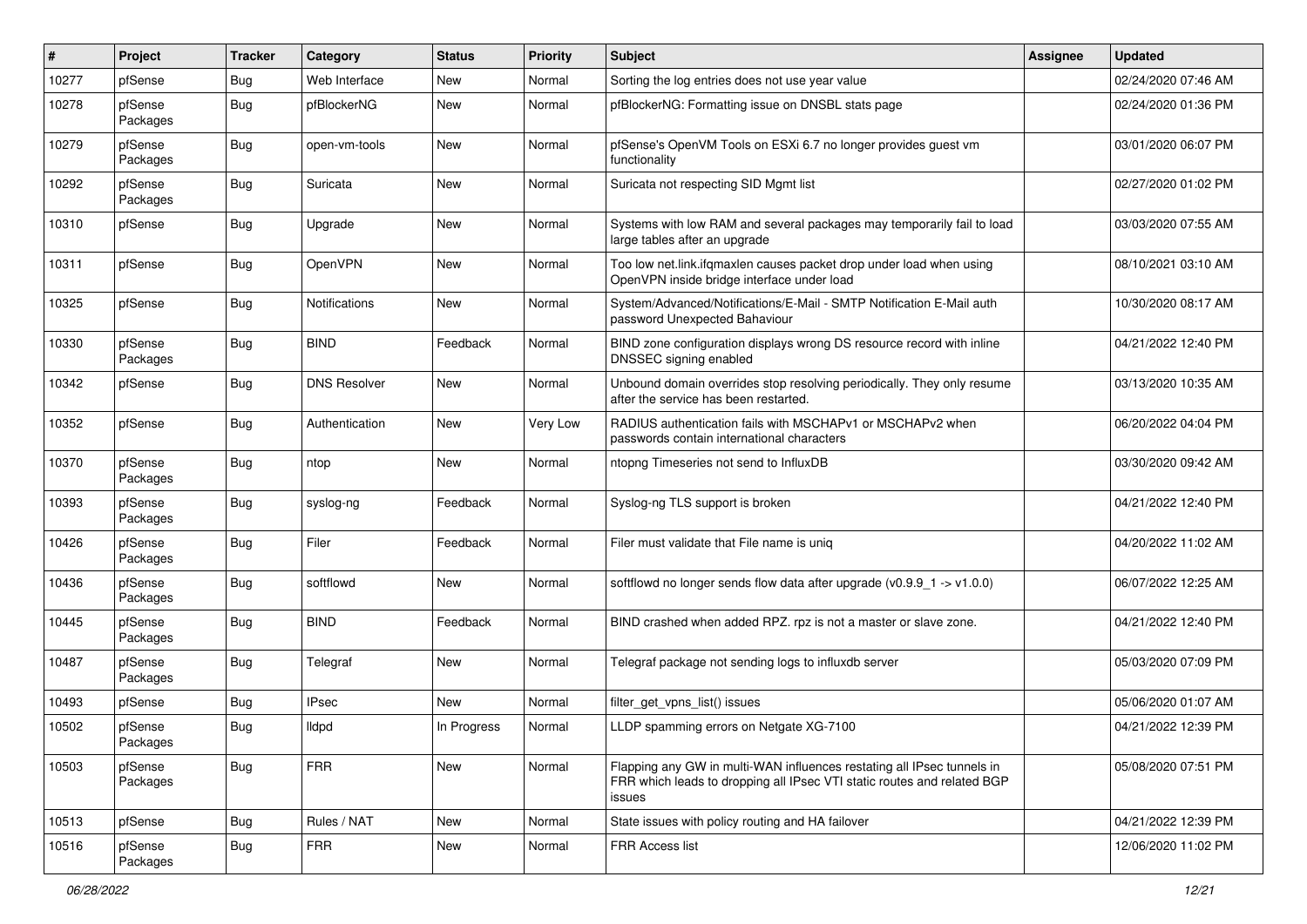| $\sharp$ | Project             | <b>Tracker</b> | Category                     | <b>Status</b> | Priority        | <b>Subject</b>                                                                                                    | <b>Assignee</b> | <b>Updated</b>      |
|----------|---------------------|----------------|------------------------------|---------------|-----------------|-------------------------------------------------------------------------------------------------------------------|-----------------|---------------------|
| 10526    | pfSense<br>Packages | Bug            | pfBlockerNG                  | New           | Normal          | Package pfBlockerNG Crashes on Alert view                                                                         |                 | 05/04/2020 08:59 AM |
| 10530    | pfSense             | Bug            | Upgrade                      | <b>New</b>    | Normal          | Convert config version to be based on product version                                                             |                 | 04/21/2022 12:39 PM |
| 10544    | pfSense             | Bug            | User Manager /<br>Privileges | New           | Normal          | It's not possible to add a user to group operator using the gui                                                   |                 | 04/21/2022 12:39 PM |
| 10577    | pfSense             | Bug            | Hardware / Drivers           | Feedback      | Normal          | intel x553 (c3000 chipset) loading x520 driver                                                                    |                 | 05/28/2020 03:59 AM |
| 10584    | pfSense             | Bug            | Hardware / Drivers           | <b>New</b>    | Normal          | SG-3100 with M.2: shutdown instead of reboot                                                                      |                 | 07/21/2020 03:08 AM |
| 10590    | pfSense<br>Packages | Bug            | pfBlockerNG                  | <b>New</b>    | Normal          | pfBlockerNG: Invalid argument supplied for foreach()                                                              |                 | 05/26/2020 08:22 AM |
| 10601    | pfSense<br>Packages | Bug            | Status Monitoring            | New           | Normal          | Dashboard->Traffic Graphs Scale is capped for outbound                                                            |                 | 05/29/2020 10:13 AM |
| 10606    | pfSense<br>Packages | <b>Bug</b>     | Snort                        | New           | Normal          | Snort Inline stopped working after upgrade to FreeBSD 12.1 (network<br>traffic blocked after heavy load randomly) |                 | 05/28/2020 10:06 AM |
| 10608    | pfSense<br>Packages | Bug            | Squid                        | Feedback      | Normal          | Update squid port to 4.11-p2                                                                                      |                 | 03/02/2021 04:00 AM |
| 10624    | pfSense             | Bug            | <b>DNS Resolver</b>          | New           | Normal          | Unbound configuration memory leak with python module $+$ register DHCP<br>leases active                           |                 | 02/26/2021 10:27 AM |
| 10671    | pfSense             | Bug            | <b>Operating System</b>      | New           | Normal          | pfsense 2.4.5 1 does not boot on Gen2 2012R2 HyperV VM                                                            |                 | 05/09/2021 06:39 AM |
| 10690    | pfSense             | Bug            | Installer                    | New           | Low             | Not possible to make UFS install on ZFS formatted drive                                                           |                 | 04/21/2022 12:39 PM |
| 10692    | pfSense<br>Packages | Bug            | PIMD                         | Feedback      | Normal          | PIMD starts twice at boot                                                                                         |                 | 04/21/2022 12:40 PM |
| 10693    | pfSense<br>Packages | Bug            | <b>BIND</b>                  | <b>New</b>    | Normal          | pfSense Bind Zone Editor UI does not update zone serial number when a<br>change is made                           |                 | 09/01/2021 12:51 AM |
| 10695    | pfSense<br>Packages | Bug            | FreeRADIUS                   | New           | Normal          | Free Radius Accounting skipping MBs after reboot due to power down                                                |                 | 06/24/2020 04:49 AM |
| 10701    | pfSense             | Bug            | Web Interface                | New           | <b>Very Low</b> | Firewall Log too wide with Rule Description Column                                                                |                 | 06/25/2020 07:36 AM |
| 10712    | pfSense             | Bug            | Rules / NAT                  | New           | Normal          | 'default allow LAN IPv6 to any" rule does not work right after boot when<br>using IPv6 PD                         |                 | 06/30/2020 12:17 AM |
| 10714    | pfSense             | Bug            | DHCP (IPv6)                  | <b>New</b>    | Normal          | radyd only gives out the prefix of the "first" IPv6 address of an interface                                       |                 | 10/06/2020 01:03 PM |
| 10715    | pfSense             | <b>Bug</b>     | <b>DHCP Relay</b>            | <b>New</b>    | Normal          | DHCPv6 relay always uses the "first" IPv6 address of an interface                                                 |                 | 06/29/2020 05:01 AM |
| 10726    | pfSense             | <b>Bug</b>     | Rules / NAT                  | <b>New</b>    | Normal          | Sticky-connections option is bugged - sticky-address cannot be redefined                                          |                 | 11/12/2020 10:12 AM |
| 10729    | pfSense             | Bug            | Package System               | New           | Normal          | Certificate verification failed for pkg.freebsd.org                                                               |                 | 07/05/2020 01:12 AM |
| 10760    | pfSense<br>Packages | <b>Bug</b>     | <b>BIND</b>                  | <b>New</b>    | High            | pfSense BIND 9.14.12 server terminates due to assertion failure                                                   |                 | 07/11/2020 04:53 PM |
| 10765    | pfSense             | Bug            | Authentication               | New           | Normal          | Ampersands in Idap extended query are escaped twice                                                               |                 | 09/02/2020 07:55 AM |
| 10783    | pfSense<br>Packages | Bug            | ntop                         | New           | Normal          | NtopNG is very unstable on arm64                                                                                  |                 | 07/22/2020 09:07 AM |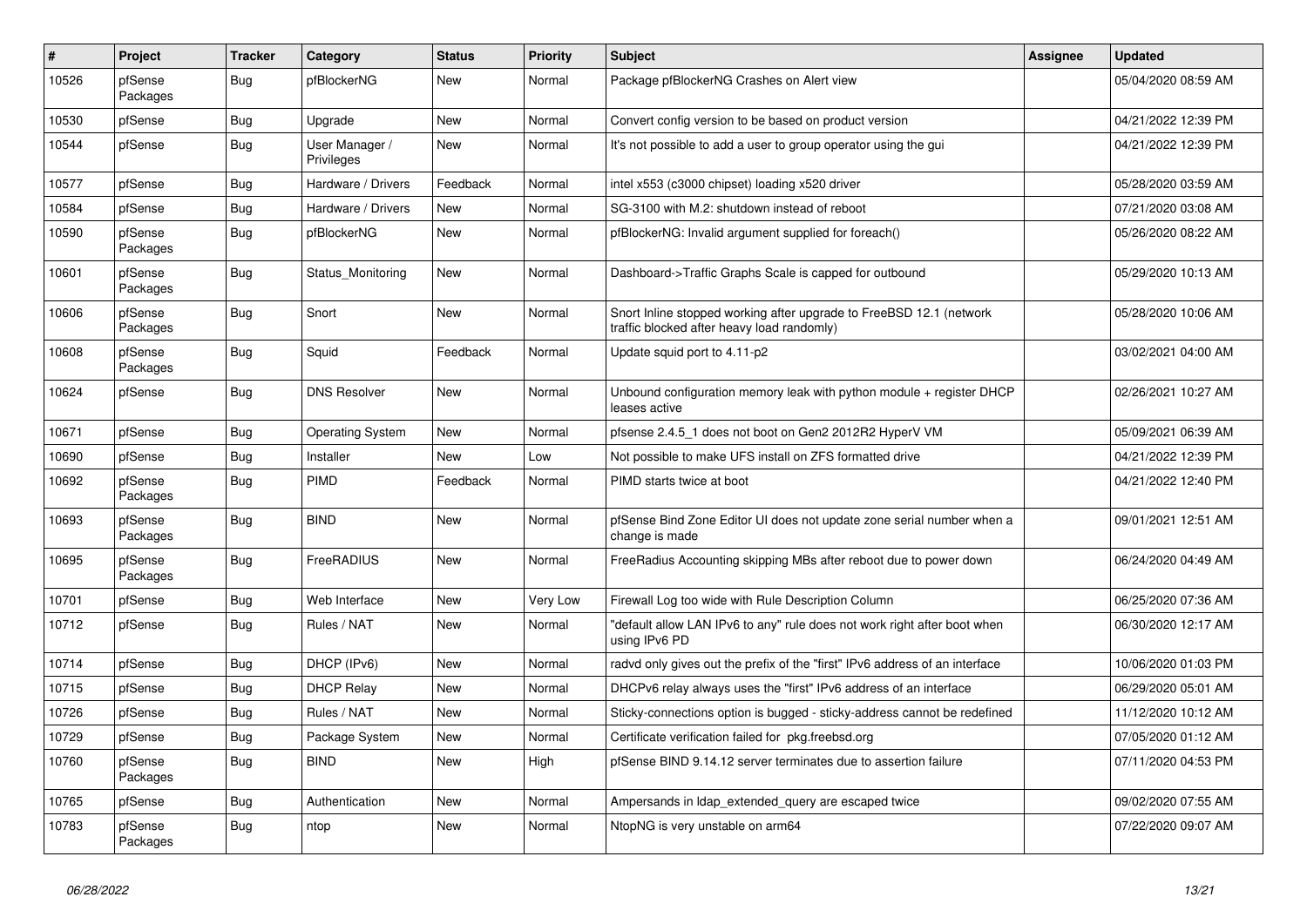| #     | Project             | <b>Tracker</b> | Category                        | <b>Status</b> | <b>Priority</b> | Subject                                                                                                                          | Assignee | <b>Updated</b>      |
|-------|---------------------|----------------|---------------------------------|---------------|-----------------|----------------------------------------------------------------------------------------------------------------------------------|----------|---------------------|
| 10791 | pfSense<br>Packages | Bug            | <b>PIMD</b>                     | New           | Normal          | Valid (vlan)interfaces do not get vif reporting "Invalid phyint address"                                                         |          | 10/06/2020 09:20 AM |
| 10822 | pfSense             | Bug            | DHCP (IPv6)                     | New           | Normal          | Deprecated IPv6 prefix won't be announced as deprecated to clients                                                               |          | 08/10/2020 09:23 AM |
| 10833 | pfSense             | <b>Bug</b>     | Configuration<br>Backend        | New           | Normal          | unbound exits on configuration error when link status flaps on LAN<br>interface                                                  |          | 08/13/2020 11:53 PM |
| 10845 | pfSense<br>Packages | Bug            | apcupsd                         | <b>New</b>    | Normal          | apcupsd doesn't stop when not enabled                                                                                            |          | 08/24/2020 10:16 AM |
| 10900 | pfSense<br>Packages | <b>Bug</b>     | Backup                          | Feedback      | Normal          | /packages/backup/backup.php?a=download&t=backup HTTP 504, or<br>Sends PHP Error Message as ASCII/Text file Named pfsense.bak.tgz |          | 04/05/2022 01:51 AM |
| 10935 | pfSense<br>Packages | Bug            | <b>FRR</b>                      | New           | Normal          | FRR 0.6.7-6 - BGPD service recycled IPv6 without Route Map                                                                       |          | 12/30/2020 05:00 PM |
| 10936 | pfSense<br>Packages | Bug            | haproxy                         | Feedback      | Normal          | both haproxy/haproxy-devel non-existent option lb-agent-chk                                                                      |          | 04/21/2022 12:40 PM |
| 10952 | pfSense             | Bug            | Rules / NAT                     | <b>New</b>    | Low             | Inconsistency in Subnet Defaults Between Firewall Rules and Interface<br><b>Address Assignments</b>                              |          | 10/09/2020 12:50 PM |
| 10959 | pfSense             | Bug            | <b>Traffic Graphs</b>           | Feedback      | Low             | Traffic graph stopped on interface used via netmap                                                                               |          | 02/22/2021 02:57 AM |
| 10980 | pfSense             | <b>Bug</b>     | <b>Operating System</b>         | New           | Normal          | rc.local is executed at login by rc.initial, and not at boot time.                                                               |          | 10/19/2020 09:39 AM |
| 10989 | pfSense<br>Packages | Bug            | Snort                           | New           | Low             | Snort alert page has hidden characters in IPv6 address                                                                           |          | 10/17/2020 04:06 PM |
| 10990 | pfSense<br>Packages | Bug            | <b>NET-SNMP</b>                 | Feedback      | Normal          | net-snmp IPv6 listen address needs to be wrapped in square brackets                                                              |          | 03/19/2021 05:09 AM |
| 10994 | pfSense<br>Packages | <b>Bug</b>     | squidguard                      | New           | Low             | SquidGuard Blacklists Restore Default button does not work                                                                       |          | 10/20/2020 12:26 PM |
| 11000 | pfSense<br>Packages | Bug            | haproxy                         | <b>New</b>    | Very Low        | haproxy deprecated trick suggested                                                                                               |          | 12/23/2020 02:55 PM |
| 11036 | pfSense<br>Packages | <b>Bug</b>     | haproxy                         | New           | Normal          | <b>HAproxy ACL</b>                                                                                                               |          | 02/11/2022 11:27 AM |
| 11040 | pfSense<br>Packages | Bug            | pfBlockerNG                     | <b>New</b>    | Normal          | pfb_filter core faults when clearing firewall log                                                                                |          | 11/07/2020 01:44 PM |
| 11074 | pfSense<br>Packages | <b>Bug</b>     | <b>BIND</b>                     | <b>New</b>    | Low             | bind Zone Settings Zones, Save button opens "Confirmation required to<br>save changes"                                           |          | 11/16/2020 11:08 AM |
| 11093 | pfSense             | Bug            | <b>Wireless</b>                 | New           | Low             | ral(4) driver non-functional in arm64                                                                                            |          | 11/21/2020 10:45 AM |
| 11110 | pfSense             | Bug            | Backup / Restore                | New           | Normal          | Backup file should be checked before restoring a specific area                                                                   |          | 12/05/2020 02:50 PM |
| 11147 | pfSense             | <b>Bug</b>     | Dynamic DNS                     | New           | Normal          | Domeneshop DynDNS IPv4 and IPv6                                                                                                  |          | 12/09/2020 11:47 PM |
| 11149 | pfSense             | <b>Bug</b>     | <b>DHCP Relay</b>               | New           | Normal          | DHCP relay won't start with DHCP server behind gateway                                                                           |          | 03/22/2021 05:13 AM |
| 11158 | pfSense<br>Packages | <b>Bug</b>     | <b>FRR</b>                      | New           | High            | <b>FRR Prefix Lists</b>                                                                                                          |          | 12/30/2020 04:55 PM |
| 11174 | pfSense             | Bug            | <b>Traffic Shaper</b><br>(ALTQ) | Feedback      | Normal          | Incorrect traffic shaping on pppoe interface                                                                                     |          | 12/21/2020 11:21 PM |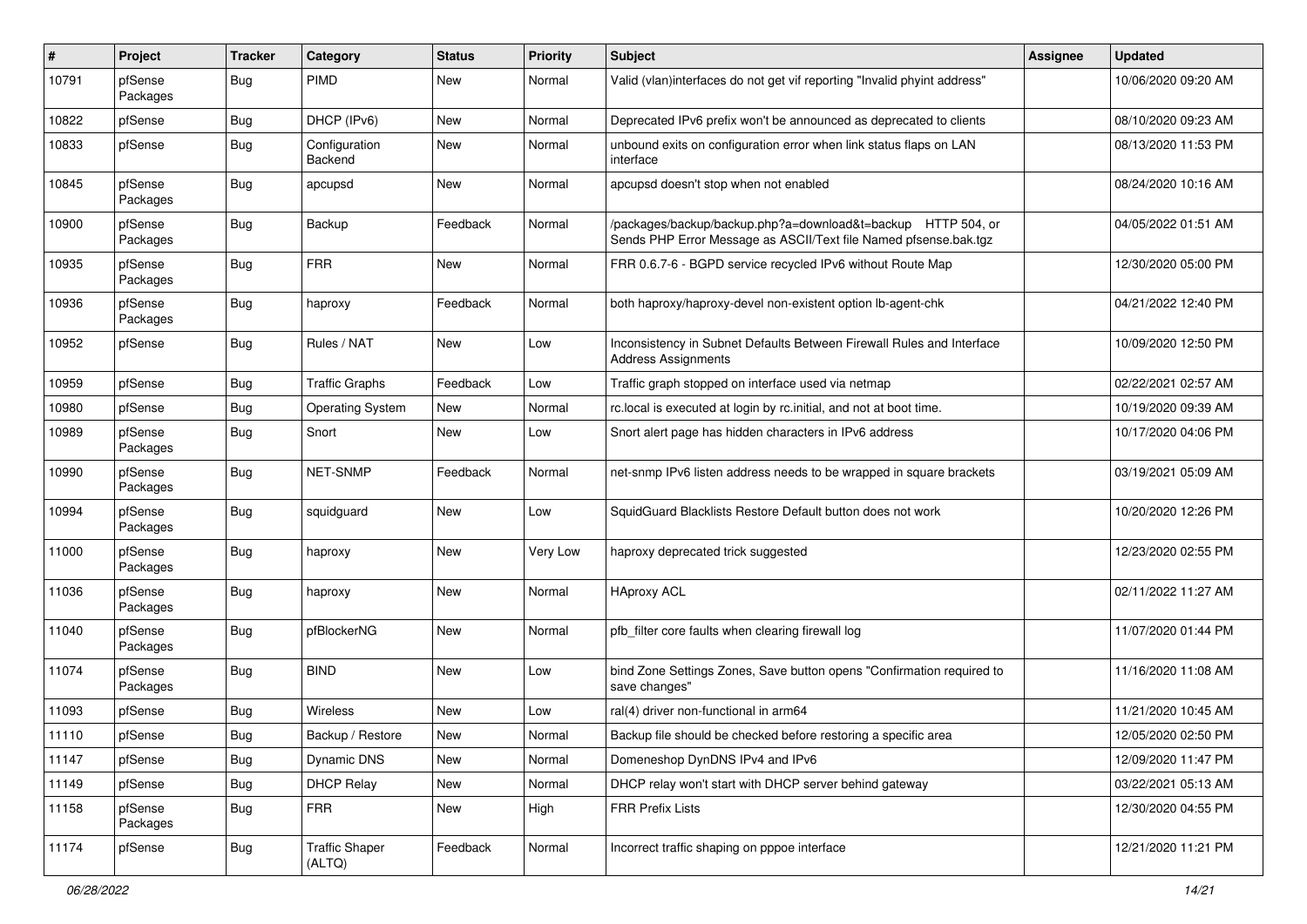| $\vert$ # | Project             | <b>Tracker</b> | Category                            | <b>Status</b>                 | Priority | <b>Subject</b>                                                                                                         | <b>Assignee</b> | <b>Updated</b>      |
|-----------|---------------------|----------------|-------------------------------------|-------------------------------|----------|------------------------------------------------------------------------------------------------------------------------|-----------------|---------------------|
| 11177     | pfSense             | Bug            | <b>Dynamic DNS</b>                  | <b>New</b>                    | Normal   | DDNSv6 not using Check IP Services                                                                                     |                 | 12/21/2020 05:02 AM |
| 11182     | pfSense<br>Packages | <b>Bug</b>     | <b>NRPE</b>                         | <b>New</b>                    | Normal   | NRPE in HA syncs the bind IP                                                                                           |                 | 12/01/2021 02:15 AM |
| 11184     | pfSense             | <b>Bug</b>     | FreeBSD                             | <b>New</b>                    | Normal   | PF: State policy cannot be configurable                                                                                |                 | 02/09/2021 02:43 AM |
| 11185     | pfSense<br>Packages | <b>Bug</b>     | ntop                                | Feedback                      | Normal   | Redis service stopping before NtopNg                                                                                   |                 | 04/21/2022 12:40 PM |
| 11192     | pfSense             | Bug            | <b>Traffic Shaper</b><br>(Limiters) | Feedback                      | Normal   | Using Limiters causes out of order packets within one TCP or UDP flow                                                  |                 | 01/06/2021 12:09 AM |
| 11203     | pfSense             | Bug            | Certificates                        | <b>New</b>                    | Normal   | certificate manager very slow                                                                                          |                 | 12/31/2020 11:57 AM |
| 11232     | pfSense             | <b>Bug</b>     | <b>Operating System</b>             | <b>New</b>                    | Normal   | Fix pfSense_fsync                                                                                                      |                 | 01/08/2021 08:53 AM |
| 11235     | pfSense<br>Packages | <b>Bug</b>     | Filer                               | <b>New</b>                    | Normal   | Filer run script when "state" unchanged                                                                                |                 | 01/08/2021 07:24 AM |
| 11261     | pfSense<br>Packages | Bug            | pfBlockerNG                         | <b>New</b>                    | Normal   | pfBlockerNG ASN numbers in IPv4 (/IPv6) Custom List generate error(s)<br>"Invalid numeric literal at line 1, column 7" |                 | 01/28/2021 08:34 AM |
| 11268     | pfSense             | Bug            | Web Interface                       | <b>New</b>                    | Normal   | Cookie named 'id' prevents Edit form fields being set properly                                                         |                 | 09/03/2021 06:16 AM |
| 11335     | pfSense             | Bug            | Interfaces                          | <b>New</b>                    | Normal   | Spoofing the MAC on a LAGG interface does not work for some NIC<br>types.                                              |                 | 01/29/2021 09:10 AM |
| 11363     | pfSense             | Bug            | Installer                           | <b>New</b>                    | Normal   | Clean Install 2.5.0 fails due to hardware incompability                                                                |                 | 02/04/2021 11:06 AM |
| 11375     | pfSense<br>Packages | <b>Bug</b>     | apcupsd                             | New                           | Normal   | UPS Type <blank> for USB APC</blank>                                                                                   |                 | 02/26/2021 11:10 AM |
| 11377     | pfSense<br>Packages | Bug            | <b>FRR</b>                          | <b>Pull Request</b><br>Review | Normal   | FRR deinstall                                                                                                          |                 | 03/10/2021 08:21 AM |
| 11398     | pfSense<br>Packages | <b>Bug</b>     | pfBlockerNG                         | <b>New</b>                    | Normal   | pfBlocker upgrade hangs forever                                                                                        |                 | 04/21/2022 12:39 PM |
| 11412     | pfSense             | Bug            | Interfaces                          | <b>New</b>                    | Normal   | LLDPD Package Doesn't Work with Switchports                                                                            |                 | 02/12/2021 08:12 PM |
| 11414     | pfSense<br>Packages | <b>Bug</b>     | pfBlockerNG                         | <b>New</b>                    | Normal   | Enabling feed "Public_DNS4_all" breaks some Google services                                                            |                 | 02/13/2021 02:46 AM |
| 11418     | pfSense             | <b>Bug</b>     | <b>IPsec</b>                        | <b>New</b>                    | Very Low | 'NAT-T: Force' is broken for IPv6 IPsec                                                                                |                 | 02/16/2021 08:25 AM |
| 11429     | pfSense             | Bug            | Web Interface                       | <b>New</b>                    | Normal   | System Log / Settings form activates "Reset Log Files" button on enter                                                 |                 | 10/28/2021 01:35 PM |
| 11430     | pfSense             | <b>Bug</b>     | Interfaces                          | <b>New</b>                    | Normal   | PHP console spam after Assigning Interfaces                                                                            |                 | 10/09/2021 10:37 AM |
| 11434     | pfSense<br>Packages | <b>Bug</b>     | squidguard                          | Feedback                      | Normal   | SquidGuard over 1.16.18 11                                                                                             |                 | 04/21/2022 12:40 PM |
| 11473     | pfSense             | <b>Bug</b>     | Web Interface                       | <b>New</b>                    | Normal   | System Activity shows invalid data on SG-3100                                                                          |                 | 02/19/2021 08:12 PM |
| 11479     | pfSense<br>Packages | <b>Bug</b>     | snmptt                              | <b>New</b>                    | Normal   | snmptt 1.4.2 does not work in daemon mode                                                                              |                 | 02/20/2021 04:37 PM |
| 11490     | pfSense<br>Packages | <b>Bug</b>     | Service Watchdog                    | <b>New</b>                    | Very Low | Service Watchdog - Impacts Reboots and Package Updates                                                                 |                 | 02/22/2021 12:07 PM |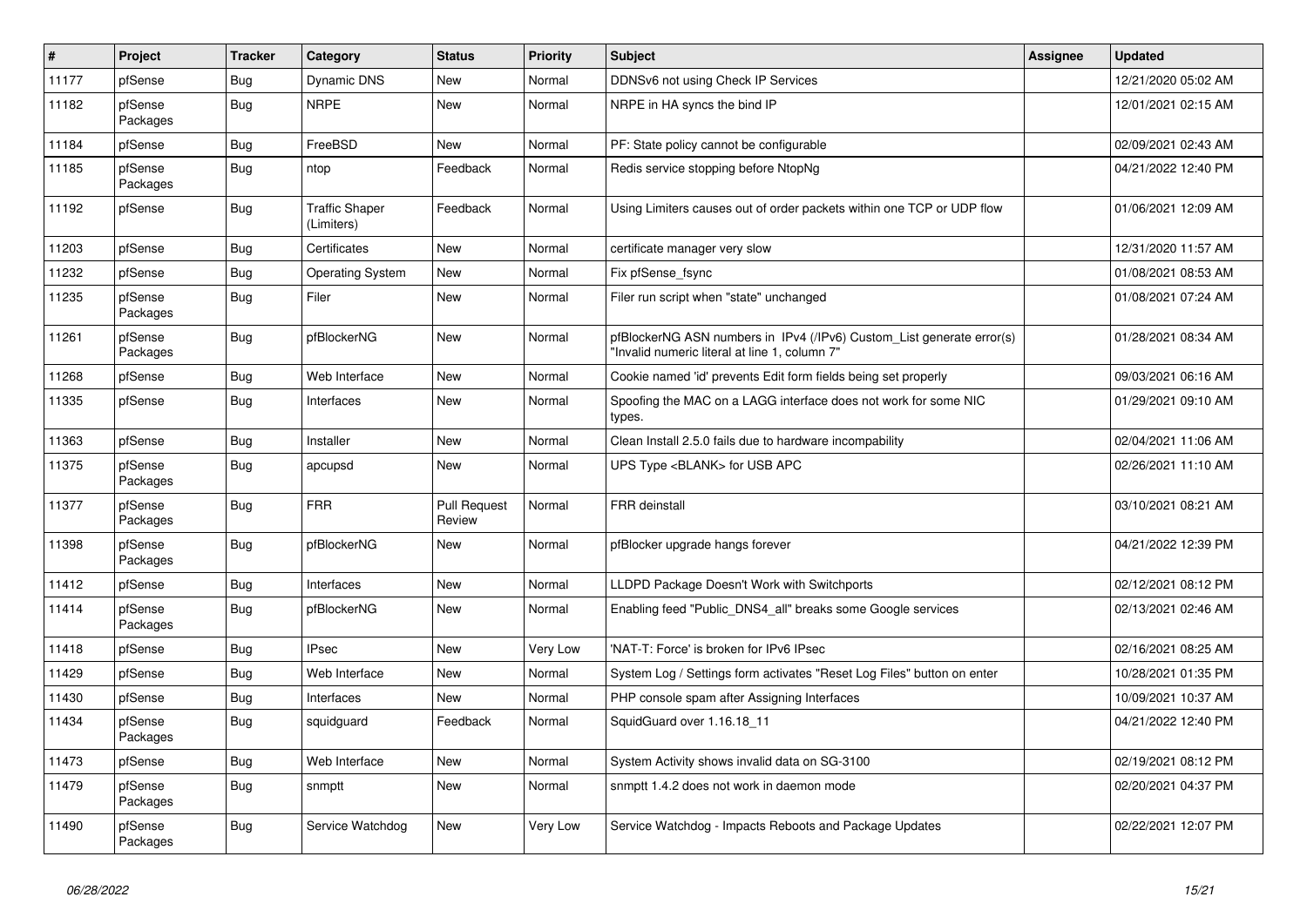| #     | Project             | <b>Tracker</b>   | Category       | <b>Status</b> | <b>Priority</b> | <b>Subject</b>                                                                                                                                                                                  | <b>Assignee</b> | <b>Updated</b>      |
|-------|---------------------|------------------|----------------|---------------|-----------------|-------------------------------------------------------------------------------------------------------------------------------------------------------------------------------------------------|-----------------|---------------------|
| 11493 | pfSense<br>Packages | Bug              | Zabbix         | New           | Very Low        | After upgrade zabbix proxy wont start                                                                                                                                                           |                 | 02/21/2021 05:31 AM |
| 11503 | pfSense             | <b>Bug</b>       | OpenVPN        | New           | Normal          | Using multiple authentication backends on an OpenVPN server fails                                                                                                                               |                 | 02/23/2021 12:23 PM |
| 11509 | pfSense<br>Packages | Bug              | <b>LCDProc</b> | New           | Low             | LCD package - not starting at boot - stop and start in Status Window not<br>possible                                                                                                            |                 | 02/23/2021 10:55 AM |
| 11522 | pfSense<br>Packages | Bug              | Zabbix         | <b>New</b>    | Normal          | fping6 error                                                                                                                                                                                    |                 | 02/24/2021 07:13 AM |
| 11525 | pfSense<br>Packages | Bug              | Suricata       | <b>New</b>    | Normal          | pfsense 2.5.0 release version for vlan issue to suricata                                                                                                                                        |                 | 11/11/2021 08:16 AM |
| 11530 | pfSense<br>Packages | Bug              | ntop           | Feedback      | Low             | ntopng 4.2 needs to be updated to 4.3, Bug when accessing a host for<br>details                                                                                                                 |                 | 03/05/2022 08:35 PM |
| 11541 | pfSense             | Bug              | OpenVPN        | New           | Normal          | OpenVPN status does not work properly when set to TCP and Concurrent<br>Connections $= 1$                                                                                                       |                 | 03/02/2021 02:27 PM |
| 11548 | pfSense             | Bug              | Rules / NAT    | <b>New</b>    | Normal          | "rule expands to no valid combination" error from port forward automatic<br>rule mixing IPv4 and IPv6 elements                                                                                  |                 | 02/27/2021 03:18 PM |
| 11556 | pfSense             | Bug              | Rules / NAT    | New           | Normal          | Kill all states associated with a NAT address                                                                                                                                                   |                 | 03/19/2021 10:29 AM |
| 11563 | pfSense<br>Packages | Bug              | <b>BIND</b>    | New           | High            | BIND GUI writes TXT records > 255 characters                                                                                                                                                    |                 | 02/27/2021 07:11 AM |
| 11566 | pfSense             | Bug              | Web Interface  | <b>New</b>    | Low             | Firewall Maximum Table Entries "default size" is whatever is entered                                                                                                                            |                 | 02/27/2021 10:01 AM |
| 11572 | pfSense<br>Packages | Bug              | pfBlockerNG    | New           | High            | Auto created firewall rules have IPv4 as protocol only - even for IPv6 lists.                                                                                                                   |                 | 06/25/2022 10:59 AM |
| 11592 | pfSense<br>Packages | <b>Bug</b>       | node exporter  | <b>New</b>    | Normal          | Node exporter can not read system statistics                                                                                                                                                    |                 | 10/15/2021 09:37 PM |
| 11610 | pfSense<br>Packages | <b>Bug</b>       | NET-SNMP       | <b>New</b>    | Normal          | NET-SNMP is not setting the correct permissions on AgentX                                                                                                                                       |                 | 06/28/2021 07:54 AM |
| 11619 | pfSense             | Bug              | Upgrade        | <b>New</b>    | Normal          | Unable to upgrade 2.4.4-p3 to 2.5/21.02-p1                                                                                                                                                      |                 | 08/15/2021 10:00 AM |
| 11641 | pfSense             | Bug              | Interfaces     | <b>New</b>    | Normal          | On xn based interfaces without the VLANMTU flag the first VLAN tag<br>defined does not follow the parent interface MTU settings. All subsequent<br>VLAN tags follow the parent interface's MTU. |                 | 03/09/2021 06:42 PM |
| 11650 | pfSense<br>Packages | Bug              | <b>FRR</b>     | <b>New</b>    | Very Low        | FRR configuration broken on restore of manually edited FRR config<br>sections                                                                                                                   |                 | 03/10/2021 08:50 AM |
| 11657 | pfSense             | Bug              | Interfaces     | New           | Normal          | netmap_ring_reinit error                                                                                                                                                                        |                 | 03/18/2021 10:32 PM |
| 11666 | pfSense             | <sub>I</sub> Bug | Logging        | New           | Normal          | GUI Firewall log search not parsing filter.log beyond hard coded limit                                                                                                                          |                 | 03/12/2021 11:38 AM |
| 11715 | pfSense             | <b>Bug</b>       | OpenVPN        | New           | Normal          | OpenVPN MTU                                                                                                                                                                                     |                 | 03/22/2021 01:35 AM |
| 11717 | pfSense             | <b>Bug</b>       | Rules / NAT    | New           | Normal          | Incorrect port forwarding rules if Destination port alias is not equal to<br>Redirect target port alias                                                                                         |                 | 03/22/2021 06:06 AM |
| 11724 | pfSense             | <b>Bug</b>       | Package System | New           | Normal          | Packages unexpectedly removed when changing update branches                                                                                                                                     |                 | 03/29/2021 08:09 AM |
| 11730 | pfSense             | <b>Bug</b>       | Web Interface  | New           | Normal          | Improve visibility of option selections in dark themes                                                                                                                                          |                 | 03/25/2021 09:38 PM |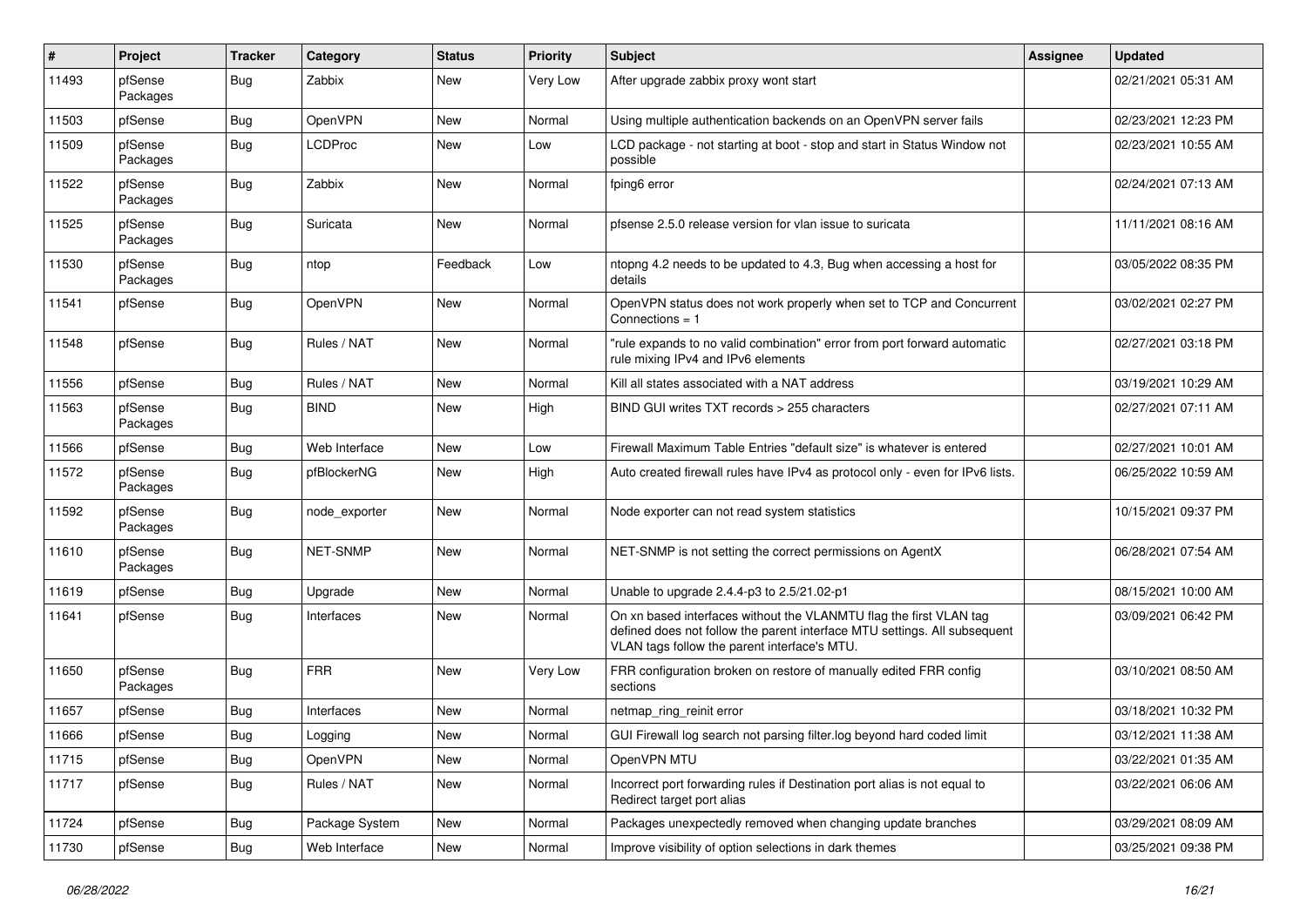| $\vert$ # | Project             | <b>Tracker</b> | Category             | <b>Status</b> | <b>Priority</b> | <b>Subject</b>                                                                                           | <b>Assignee</b> | <b>Updated</b>      |
|-----------|---------------------|----------------|----------------------|---------------|-----------------|----------------------------------------------------------------------------------------------------------|-----------------|---------------------|
| 11731     | pfSense             | Bug            | Hardware / Drivers   | <b>New</b>    | Normal          | Missing support for Realtek USB NICs                                                                     |                 | 03/30/2021 04:32 AM |
| 11742     | pfSense<br>Packages | Bug            | Suricata             | <b>New</b>    | Normal          | Blocking / Unblocking is not working correctly.                                                          |                 | 09/01/2021 11:08 AM |
| 11759     | pfSense             | Bug            | Dashboard            | <b>New</b>    | Normal          | Traffic graphs on dashboard double upload on pppoe links                                                 |                 | 12/30/2021 04:00 AM |
| 11761     | pfSense             | <b>Bug</b>     | L <sub>2</sub> TP    | <b>New</b>    | Normal          | L2TP/IPsec VPN: PPP LCP negotiation occurs before user authentication                                    |                 | 03/31/2021 04:52 AM |
| 11763     | pfSense<br>Packages | <b>Bug</b>     | Status Monitoring    | New           | Normal          | Traffic graphs refresh issue                                                                             |                 | 05/03/2021 09:44 AM |
| 11770     | pfSense Plus        | <b>Bug</b>     | Hardware / Drivers   | <b>New</b>    | Normal          | Pantech UML295 USB Modem No Longer Functional                                                            |                 | 04/01/2021 11:28 AM |
| 11777     | pfSense<br>Packages | <b>Bug</b>     | Unbound              | <b>New</b>    | Very Low        | Input validation prevents DNS Resolver from being disabled                                               |                 | 04/05/2021 05:51 PM |
| 11778     | pfSense             | <b>Bug</b>     | OpenVPN              | <b>New</b>    | Normal          | OpenVPN uses 100% CPU after experiencing packet loss                                                     |                 | 02/28/2022 07:38 AM |
| 11780     | pfSense<br>Packages | Bug            | Suricata             | New           | Very High       | Suricata package fails to prune suricata.log                                                             |                 | 08/06/2021 07:18 AM |
| 11786     | pfSense             | <b>Bug</b>     | Services             | New           | Normal          | SSH incomplete setup and startup fail while recovering XML backup in a<br>fresh install of pfSense 2.5.0 |                 | 04/17/2021 01:36 PM |
| 11802     | pfSense<br>Packages | Bug            | FreeRADIUS           | <b>New</b>    | Normal          | FreeRADIUS sync                                                                                          |                 | 05/10/2021 04:18 AM |
| 11835     | pfSense<br>Packages | Bug            | <b>FRR</b>           | <b>New</b>    | Normal          | FRR OSPF redistributed connected routes disappearing                                                     |                 | 04/22/2021 07:11 AM |
| 11841     | pfSense<br>Packages | Bug            | <b>FRR</b>           | <b>New</b>    | Normal          | FRR access lists default bahavior changed to permit by default                                           |                 | 04/22/2021 09:52 AM |
| 11848     | pfSense<br>Packages | Bug            | Squid                | <b>New</b>    | Normal          | Issue with squid cache download speed                                                                    |                 | 04/23/2021 09:30 PM |
| 11872     | pfSense             | Bug            | Interfaces           | <b>New</b>    | Normal          | gif interfaces reporting incorrect traffic counters                                                      |                 | 12/30/2021 04:00 AM |
| 11898     | pfSense<br>Packages | <b>Bug</b>     | apcupsd              | <b>New</b>    | Normal          | PHP error from apcupsd dashboard widget                                                                  |                 | 05/07/2021 09:12 AM |
| 11925     | pfSense             | <b>Bug</b>     | OpenVPN              | <b>New</b>    | Normal          | Calling-Station-Id always set to WAN IP                                                                  |                 | 05/14/2021 09:27 AM |
| 11936     | pfSense<br>Packages | Bug            | <b>FRR</b>           | Incomplete    | High            | FRR does not connect BGP when using password                                                             |                 | 05/19/2021 08:12 AM |
| 11953     | pfSense             | Bug            | <b>IGMP Proxy</b>    | <b>New</b>    | Normal          | XG-1541 crashes when igmpproxy is enabled and network interfaces<br>status change                        |                 | 05/24/2021 04:55 PM |
| 11960     | pfSense             | Bug            | Gateway Monitoring   | Feedback      | Normal          | Gateway Monitoring Traffic Goes Out Default Gateway                                                      |                 | 12/20/2021 05:43 AM |
| 11970     | pfSense<br>Packages | <b>Bug</b>     | Coreboot             | <b>New</b>    | Normal          | Netgate Firmware Upgrade Doesn't Work on XG-2758                                                         |                 | 04/21/2022 12:39 PM |
| 11980     | pfSense<br>Packages | <b>Bug</b>     | FreeRADIUS           | Feedback      | Normal          | EAP does not work with SQL backend                                                                       |                 | 07/21/2021 07:24 AM |
| 11992     | pfSense             | Bug            | Virtual IP Addresses | Confirmed     | High            | GRE Tunnel - Does not work with a virtual IP as endpoint                                                 |                 | 06/04/2021 01:16 AM |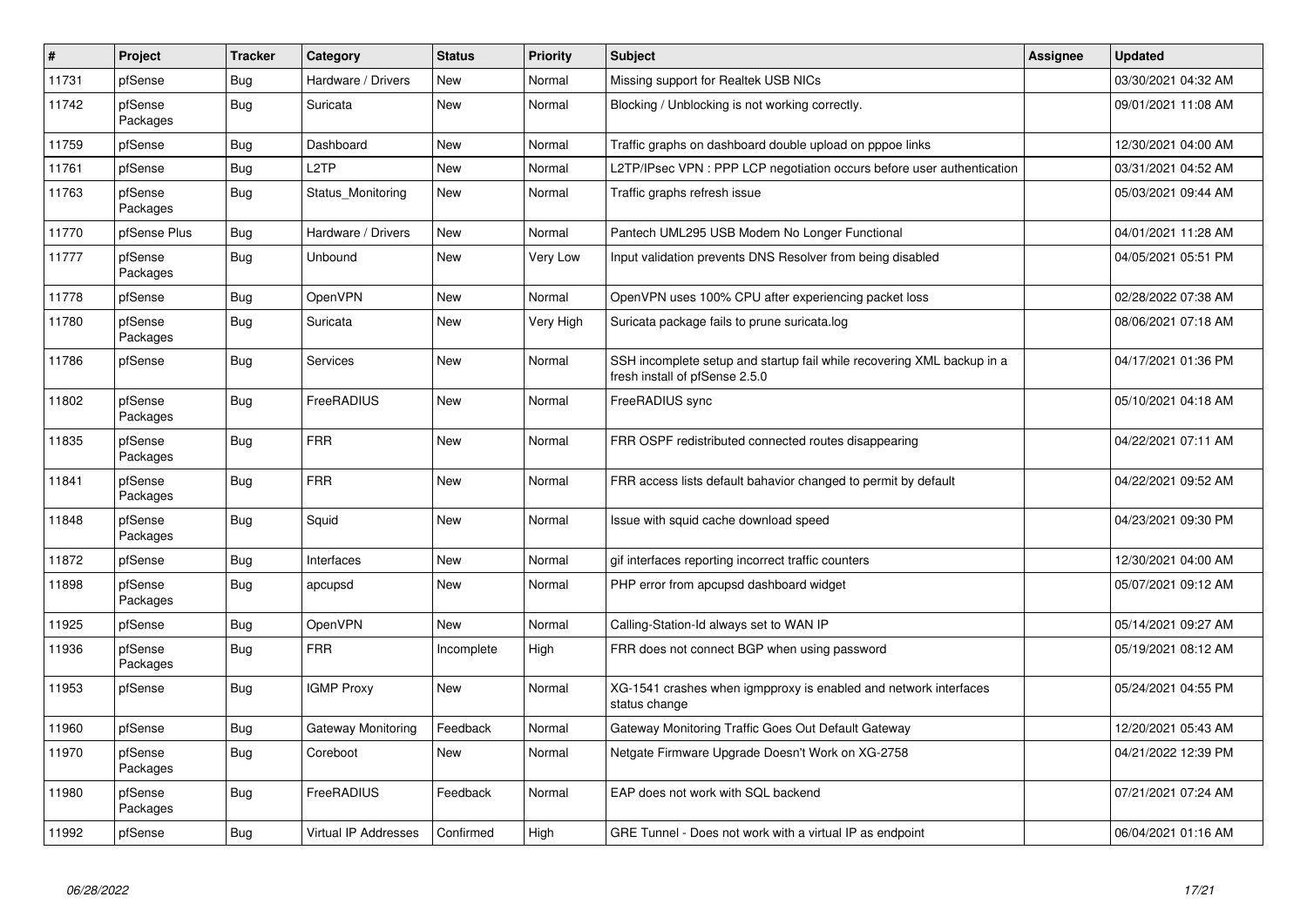| $\vert$ # | Project             | <b>Tracker</b> | Category                 | <b>Status</b> | <b>Priority</b> | <b>Subject</b>                                                                                       | Assignee | <b>Updated</b>      |
|-----------|---------------------|----------------|--------------------------|---------------|-----------------|------------------------------------------------------------------------------------------------------|----------|---------------------|
| 12009     | pfSense<br>Packages | Bug            | Zabbix                   | New           | Normal          | Zabbix Agent starts twice by /etc/rc.start_packages                                                  |          | 06/08/2021 01:35 AM |
| 12013     | pfSense             | Bug            | Logging                  | New           | Low             | Reading log data is inefficient in certain cases                                                     |          | 06/08/2021 07:35 AM |
| 12033     | pfSense<br>Packages | Bug            | pfBlockerNG              | New           | Normal          | maxmindb and _sqlite3 modules not found                                                              |          | 10/01/2021 04:42 AM |
| 12056     | pfSense             | Bug            | Logging                  | New           | Normal          | Filterlog says "Unknown Option %u"                                                                   |          | 06/18/2021 05:51 AM |
| 12067     | pfSense             | Bug            | DHCP (IPv4)              | New           | <b>Very Low</b> | <b>DHCP Monitoring Statistics Error</b>                                                              |          | 06/21/2021 08:39 AM |
| 12070     | pfSense             | Bug            | DHCP (IPv4)              | New           | Low             | VLAN0 for WAN DHCP                                                                                   |          | 12/23/2021 04:31 PM |
| 12073     | pfSense<br>Packages | Bug            | NET-SNMP                 | Feedback      | Normal          | netsnmptrapd.conf syntax is wrong                                                                    |          | 04/21/2022 12:40 PM |
| 12084     | pfSense<br>Packages | <b>Bug</b>     | <b>FRR</b>               | <b>New</b>    | Normal          | libfrr.so.0 error on SG-1100                                                                         |          | 06/26/2021 08:22 AM |
| 12095     | pfSense             | <b>Bug</b>     | Authentication           | <b>New</b>    | Normal          | Memory leak in pcscd                                                                                 |          | 06/01/2022 01:01 PM |
| 12114     | pfSense<br>Packages | Bug            | syslog-ng                | Feedback      | Normal          | syslog-ng only binds to the last specified interface                                                 |          | 04/21/2022 12:40 PM |
| 12122     | pfSense             | Bug            | Web Interface            | New           | Normal          | Perform greedy actions asychronously                                                                 |          | 07/10/2021 01:10 PM |
| 12126     | pfSense<br>Packages | Bug            | FreeRADIUS               | New           | Normal          | freeradius3 0.15.7_31                                                                                |          | 10/11/2021 08:21 AM |
| 12130     | pfSense<br>Packages | <b>Bug</b>     | Zeek                     | <b>New</b>    | Normal          | Zeek fails to start                                                                                  |          | 07/15/2021 02:00 AM |
| 12178     | pfSense<br>Packages | Bug            | WireGuard                | <b>New</b>    | Low             | WireGuard always shows 'Configuring WireGuard tunnelsdone.'<br>message on boot                       |          | 07/30/2021 06:58 AM |
| 12188     | pfSense<br>Packages | <b>Bug</b>     | OpenVPN Client<br>Export | New           | Normal          | client export breaks multi remote configurations                                                     |          | 10/02/2021 05:58 PM |
| 12249     | pfSense             | <b>Bug</b>     | Backup / Restore         | <b>New</b>    | Normal          | HAProxy causing failed ACB backups                                                                   |          | 11/15/2021 11:58 PM |
| 12258     | pfSense<br>Packages | Bug            | WireGuard                | Feedback      | Normal          | Copy key buttons only work in HTTPS mode                                                             |          | 02/03/2022 04:57 AM |
| 12259     | pfSense             | Bug            | <b>Operating System</b>  | <b>New</b>    | Normal          | Intel em NICs Suffering Performance Degradation on FreeBSD12                                         |          | 02/25/2022 09:28 PM |
| 12260     | pfSense<br>Packages | <b>Bug</b>     | ntop                     | New           | Normal          | Update popup and version missmatch?                                                                  |          | 01/08/2022 05:53 AM |
| 12283     | pfSense             | <b>Bug</b>     | Authentication           | New           | Normal          | LDAP/RADIUS authentication servers configuration does not allow source<br>IP address to be specified |          | 08/20/2021 01:15 AM |
| 12286     | pfSense<br>Packages | Bug            | FreeRADIUS               | New           | Normal          | Add support for ntlm auth in LDAP                                                                    |          | 08/20/2021 08:27 AM |
| 12330     | pfSense<br>Packages | Bug            | pfBlockerNG              | Feedback      | Normal          | pfBlockerNG devel creating invalid NAT rules on boot                                                 |          | 04/21/2022 12:40 PM |
| 12338     | pfSense<br>Packages | Bug            | <b>RRD Summary</b>       | New           | Normal          | RRD Summary does not report data on 3100                                                             |          | 04/15/2022 02:54 PM |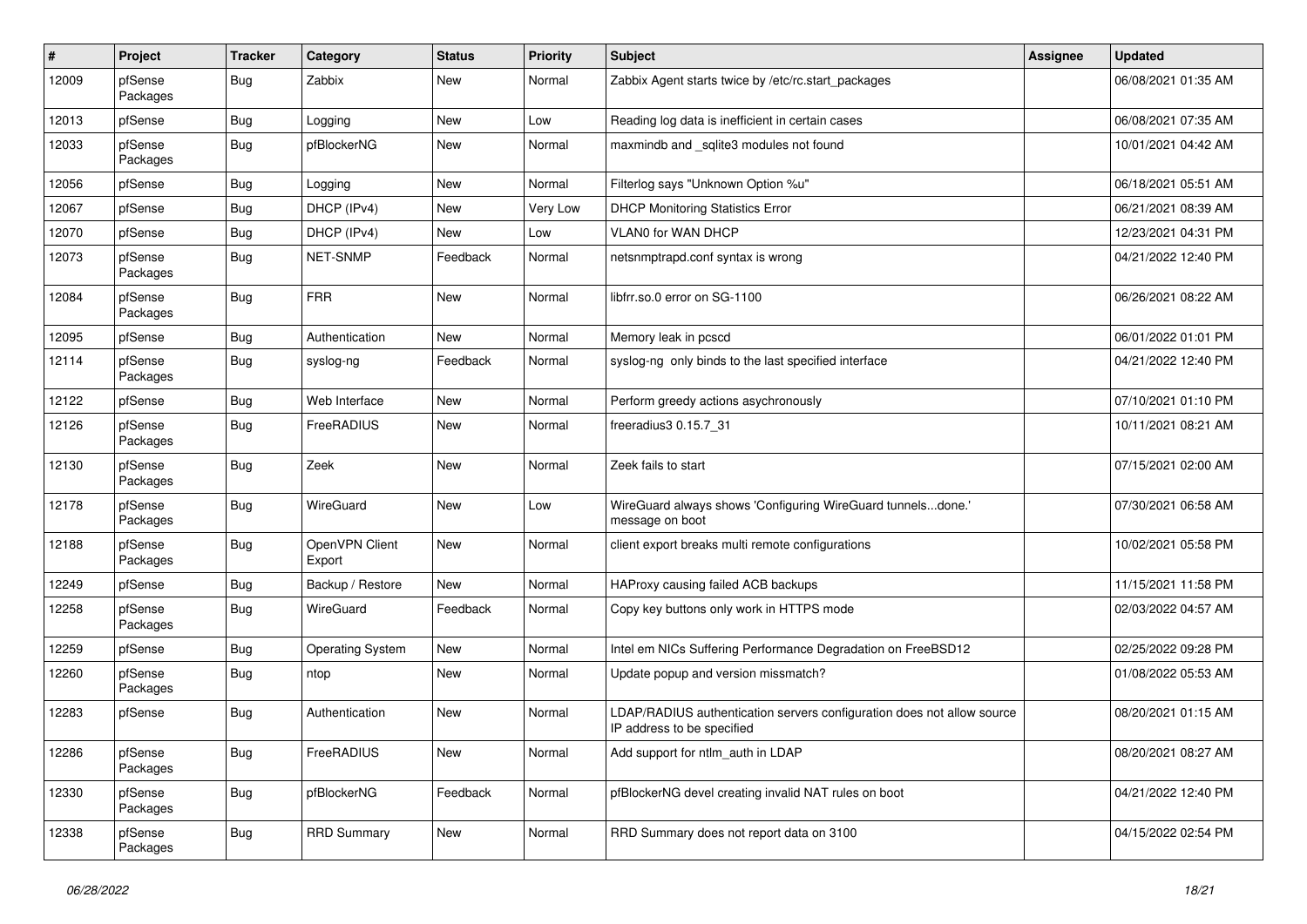| #     | Project             | <b>Tracker</b> | Category                        | <b>Status</b>                 | <b>Priority</b> | Subject                                                                                                                          | Assignee | <b>Updated</b>      |
|-------|---------------------|----------------|---------------------------------|-------------------------------|-----------------|----------------------------------------------------------------------------------------------------------------------------------|----------|---------------------|
| 12357 | pfSense             | Bug            | <b>Captive Portal</b>           | New                           | Normal          | Captive Portal popup Logout button loads full login page in popup when<br>clicked                                                |          | 10/27/2021 12:10 PM |
| 12393 | pfSense             | Bug            | <b>Traffic Shaper</b><br>(ALTQ) | <b>New</b>                    | Low             | Priority of gOthersLow higher than default queues                                                                                |          | 09/21/2021 02:48 PM |
| 12401 | pfSense             | <b>Bug</b>     | <b>Traffic Graphs</b>           | <b>New</b>                    | Normal          | Traffic graphs with untagged and tagged VLAN on same interface                                                                   |          | 09/23/2021 09:18 PM |
| 12414 | pfSense<br>Packages | <b>Bug</b>     | pfBlockerNG                     | Feedback                      | Normal          | DNSBL SafeSearch page displays input validation error if DoH / DoT<br>blocking is not enabled                                    |          | 12/30/2021 02:49 PM |
| 12421 | pfSense             | <b>Bug</b>     | Rules / NAT                     | <b>New</b>                    | Normal          | IPV6 limiter bug                                                                                                                 |          | 10/02/2021 08:44 AM |
| 12423 | pfSense<br>Packages | <b>Bug</b>     | pfBlockerNG                     | Feedback                      | Normal          | Dashboard shows "SQLite database missing, Force Reload DNSBL to<br>recover!"                                                     |          | 12/31/2021 01:06 PM |
| 12436 | pfSense             | <b>Bug</b>     | PPPoE Server                    | <b>New</b>                    | Normal          | Pppoe server config gui does not allow setting of chap authentication, and<br>sets the network start address for allocation to 0 |          | 10/21/2021 08:15 AM |
| 12444 | pfSense<br>Packages | <b>Bug</b>     | ntop                            | <b>New</b>                    | Normal          | ntopng throws errors when viewing single host                                                                                    |          | 10/11/2021 12:39 PM |
| 12451 | pfSense             | Bug            | Virtual IP Addresses            | New                           | Normal          | deleteVIP() does not check RFC2136 Update Source                                                                                 |          | 10/13/2021 10:06 AM |
| 12464 | pfSense             | <b>Bug</b>     | Logging                         | <b>Pull Request</b><br>Review | Normal          | Syslog Auth messages are sent as Emergency Level                                                                                 |          | 05/17/2022 02:20 PM |
| 12467 | pfSense             | Bug            | <b>Captive Portal</b>           | <b>New</b>                    | Normal          | CP error on client disconnect after reboot                                                                                       |          | 10/17/2021 05:35 AM |
| 12483 | pfSense             | <b>Bug</b>     | Configuration<br>Backend        | New                           | Normal          | GUI creates inconsistent config.xml                                                                                              |          | 10/23/2021 06:48 AM |
| 12504 | pfSense             | Bug            | Interfaces                      | <b>New</b>                    | Normal          | BCM57412 NetXtreme-E 10Gb RDMA Ethernet controller issue                                                                         |          | 11/05/2021 04:51 AM |
| 12507 | pfSense<br>Packages | Bug            | softflowd                       | <b>Pull Request</b><br>Review | Normal          | Add support for bi-directional flows in softflowd                                                                                |          | 11/11/2021 03:53 AM |
| 12508 | pfSense             | <b>Bug</b>     | <b>DHCP Relay</b>               | <b>New</b>                    | Normal          | DHCP Relay over VPN                                                                                                              |          | 11/06/2021 11:25 AM |
| 12509 | pfSense             | Bug            | OpenVPN                         | <b>New</b>                    | Normal          | Deffered authentication does not work with auth-gen-token external-auth<br>or pusk "auth-token"                                  |          | 11/08/2021 04:01 AM |
| 12519 | pfSense             | <b>Bug</b>     | Authentication                  | New                           | Normal          | Fail authentication using special character in password via the LDAP<br>connector                                                |          | 11/12/2021 07:39 AM |
| 12538 | pfSense<br>Packages | <b>Bug</b>     | PIMD                            | <b>New</b>                    | Normal          | PIMD sub-interface bug                                                                                                           |          | 11/20/2021 09:44 PM |
| 12539 | pfSense             | Bug            | Interfaces                      | <b>New</b>                    | Low             | Changing VLAN ID for LAN interface in assignments silently fails.                                                                |          | 11/23/2021 04:12 AM |
| 12542 | pfSense             | Bug            | Virtual IP Addresses            | New                           | Normal          | Cannot assign a same IPv6 Link-Local address to different interfaces                                                             |          | 11/25/2021 01:41 AM |
| 12543 | pfSense             | <b>Bug</b>     | Web Interface                   | Feedback                      | Normal          | Deleteing a Outbound NAT rule gave me an empty rule and displayed php<br>error in UI.                                            |          | 02/14/2022 04:36 AM |
| 12552 | pfSense             | <b>Bug</b>     | OpenVPN                         | New                           | Normal          | "Pull DNS" option within OpenVPN client does not cause pfSense to use<br>DNS servers assigned by remote OpenVPN server           |          | 12/08/2021 08:45 AM |
| 12563 | pfSense             | <b>Bug</b>     | OpenVPN                         | New                           | Normal          | OpenVPN server doesn't support Framed-IPv6-Address RADIUS attribute                                                              |          | 12/03/2021 11:19 AM |
| 12607 | pfSense Plus        | <b>Bug</b>     | Hardware / Drivers              | New                           | High            | Instability with Snort Inline with AWS Instances                                                                                 |          | 01/10/2022 09:03 PM |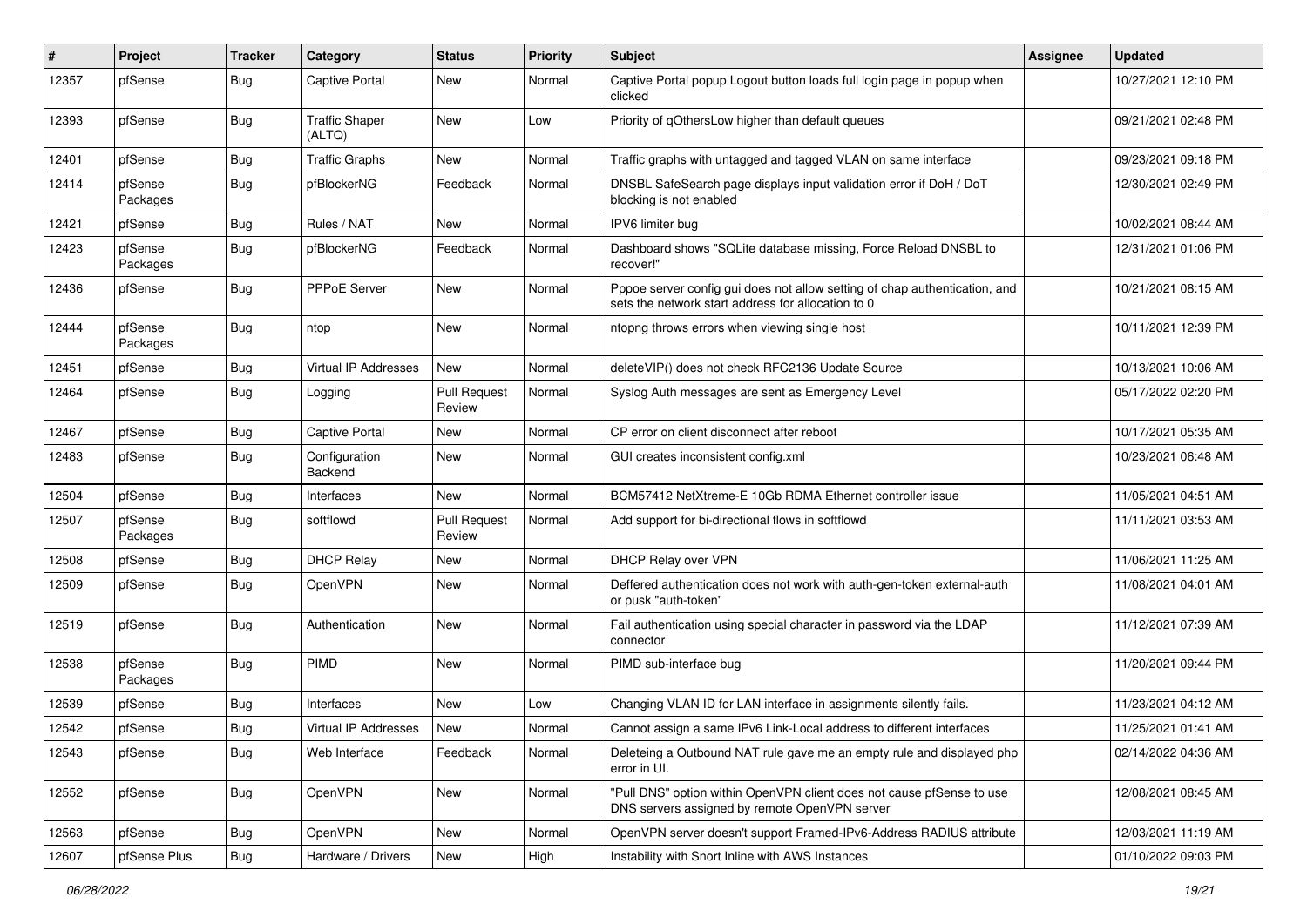| $\vert$ # | Project             | <b>Tracker</b> | Category              | <b>Status</b>                 | <b>Priority</b> | <b>Subject</b>                                                                                                                                                           | <b>Assignee</b> | <b>Updated</b>      |
|-----------|---------------------|----------------|-----------------------|-------------------------------|-----------------|--------------------------------------------------------------------------------------------------------------------------------------------------------------------------|-----------------|---------------------|
| 12612     | pfSense             | <b>Bug</b>     | <b>DNS Resolver</b>   | <b>New</b>                    | Normal          | DNS Resolver is restarted during every "rc.newwanip" event                                                                                                               |                 | 06/03/2022 07:13 AM |
| 12632     | pfSense             | <b>Bug</b>     | Gateways              | New                           | High            | Assigning a /30 WAN IP address at the console does not save the<br>gateway correctly                                                                                     |                 | 05/17/2022 02:28 PM |
| 12648     | pfSense             | <b>Bug</b>     | Captive Portal        | New                           | Normal          | Undocumented variables 'listenporthttp' and 'listenporthttps'                                                                                                            |                 | 12/28/2021 10:44 AM |
| 12655     | pfSense<br>Packages | <b>Bug</b>     | Telegraf              | New                           | Normal          | telegraf, wireguard plugin failing                                                                                                                                       |                 | 12/30/2021 05:51 PM |
| 12667     | pfSense<br>Packages | Bug            | WireGuard             | New                           | Normal          | Firewall Crashed After Upgrading Wireguard                                                                                                                               |                 | 01/07/2022 09:18 AM |
| 12705     | pfSense             | <b>Bug</b>     | <b>IPsec</b>          | Incomplete                    | Normal          | ECDSA certificate does not work for IPSec VPN phase 1                                                                                                                    |                 | 01/24/2022 03:22 PM |
| 12708     | pfSense             | <b>Bug</b>     | Aliases / Tables      | New                           | Normal          | alias with non resolving DNS entry breaks underlying pf table                                                                                                            |                 | 02/20/2022 06:13 PM |
| 12726     | pfSense             | <b>Bug</b>     | Authentication        | New                           | Normal          | LDAP select container button auto populate                                                                                                                               |                 | 01/25/2022 01:48 PM |
| 12730     | pfSense             | <b>Bug</b>     | <b>Captive Portal</b> | New                           | Normal          | RADIUS accounting does not work if WAN is down                                                                                                                           |                 | 01/26/2022 05:13 AM |
| 12732     | pfSense<br>Packages | <b>Bug</b>     | squidguard            | <b>New</b>                    | High            | Squid https filtering squidguard acl target list - erratic behaviour                                                                                                     |                 | 01/26/2022 09:11 AM |
| 12734     | pfSense             | Bug            | Web Interface         | Incomplete                    | Low             | Long hostname breaks DHCP leases layout                                                                                                                                  |                 | 01/31/2022 01:03 PM |
| 12737     | pfSense             | <b>Bug</b>     | Certificates          | New                           | Normal          | CApath is not defined by default in curl                                                                                                                                 |                 | 05/17/2022 02:30 PM |
| 12740     | pfSense             | <b>Bug</b>     | FreeBSD               | Incomplete                    | Normal          | panic: esp input cb: Unexpected address family                                                                                                                           |                 | 01/27/2022 01:19 PM |
| 12742     | pfSense<br>Packages | <b>Bug</b>     | FreeRADIUS            | Feedback                      | Normal          | freeRADIUS virtual-server-default: modules dailycounter, monthlycounter,<br>noreset counter, expire on login in authorize section prevent virtual server<br>from loading |                 | 03/01/2022 12:45 PM |
| 12747     | pfSense             | <b>Bug</b>     | Logging               | New                           | Normal          | System log is filled by sshguard                                                                                                                                         |                 | 05/03/2022 03:08 AM |
| 12751     | pfSense<br>Packages | <b>Bug</b>     | <b>FRR</b>            | New                           | Normal          | Improve FRR route restoration after gateway events                                                                                                                       |                 | 02/06/2022 11:07 PM |
| 12757     | pfSense             | <b>Bug</b>     | Diagnostics           | <b>Pull Request</b><br>Review | Very Low        | Clean up /etc/inc/filter.inc use of pfctl -F                                                                                                                             |                 | 05/17/2022 02:18 PM |
| 12759     | pfSense Plus        | Bug            | Package System        | New                           | <b>Very Low</b> | Proprietary packages link to non-existant or non-public github pages                                                                                                     |                 | 02/09/2022 10:43 AM |
| 12764     | pfSense             | Bug            | Gateways              | New                           | Normal          | VTI gateway status is pending after assigning the VTI interface                                                                                                          |                 | 02/07/2022 05:41 AM |
| 12767     | pfSense<br>Packages | <b>Bug</b>     | Avahi                 | New                           | Normal          | `Package radavahi-daemon does does not exist in current pfSense<br>version and it has been removed" message on pfSense 2.7 restore                                       |                 | 02/07/2022 11:28 AM |
| 12774     | pfSense             | <b>Bug</b>     | Backup / Restore      | New                           | Normal          | Picture widget image is not saved in backup                                                                                                                              |                 | 04/04/2022 04:48 AM |
| 12796     | pfSense             | Bug            | Upgrade               | Confirmed                     | Normal          | 2.5.2 -> 2.6.0 upgrade segfaults if certain packages are installed.                                                                                                      |                 | 05/24/2022 07:43 AM |
| 12797     | pfSense             | <b>Bug</b>     | UPnP/NAT-PMP          | New                           | Normal          | UPnP+STUN forms invalid outbound NAT rules using the external<br>address discovered from STUN                                                                            |                 | 02/15/2022 01:01 PM |
| 12822     | pfSense<br>Packages | <b>Bug</b>     | pfBlockerNG           | New                           | Normal          | IPv4 Source ASN format not working                                                                                                                                       |                 | 02/18/2022 10:47 AM |
| 12823     | pfSense             | Bug            | DHCP (IPv6)           | New                           | Normal          | Multiple DHCP6 WAN connections PPPoE interface 'defached' status                                                                                                         |                 | 02/18/2022 05:39 AM |
| 12828     | pfSense             | Bug            | Wireless              | New                           | Normal          | pfSense keeps crashing (Fatal trap 12: page fault while in kernel mode)                                                                                                  |                 | 02/21/2022 07:55 AM |